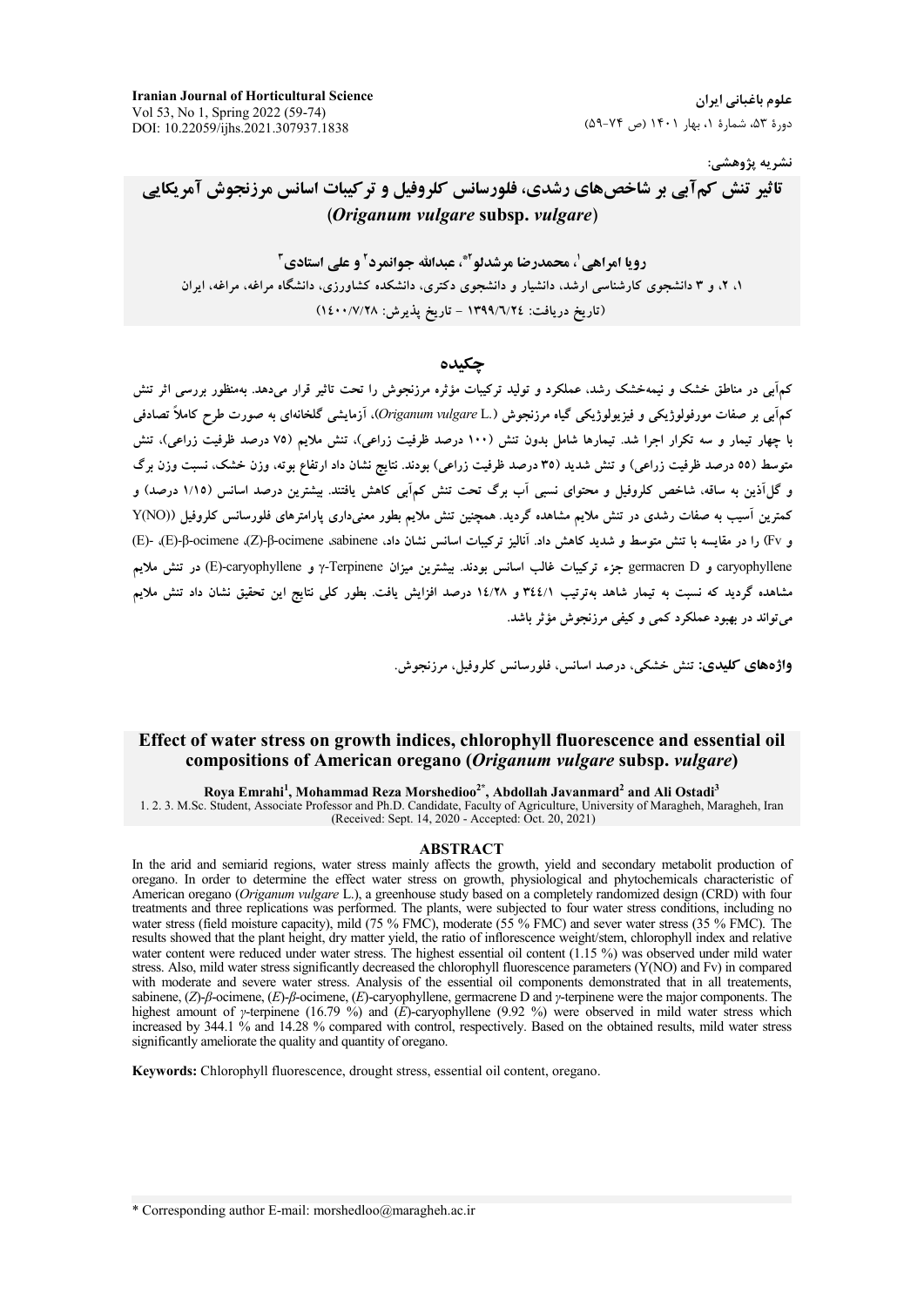### مقدمه

خشکی بهعنوان یکی از مهمترین تنشهای محیطی، رشد و نمو گیاهان را به شدت تحت تاثیر قرار داده و عملکرد گیاهان را بیش از هر عامل محیطی دیگری محدود می کند (Anjum et al., 2011). خشکی بطور كلى منجر به تغيير در صفات فيزيولوژيكى، مورفولوژیکی، اکولوژیکی، بیوشیمیایی و مولکولی گیاهان شده و می تواند بر کمیت و کیفیت رشد و عملکرد گیاهان تأثیر منفی داشته باشد (-Salehi Lisar & Bakhshayeshan-Agdam, 2020). كم آبى بهدلیل کاهش هدایت روزنهای باعث کاهش جذب اندازه برگ، ارتفاع ساقه و توسعه ریشه میشود. $\rm CO_2$ همچنین تنش کمآبی روابط آبی گیاه را مختل و راندمان مصرف آب را كاهش و باعث ايجاد اختلال در تولید رنگدانههای فتوسنتزی شده و تبادل گازی با محیط را کاهش میدهد که این عوامل در نهایت منجر به کاهش رشد و بهرهوری گیاه میگردد (Anjum et al., 2011). فتوسنتز عامل اصلی تعیین کننده رشد و عملکرد گیاهان است. توانایی انجام فتوسنتز تحت شرايط تنش زاى محيطى براى بهبود وحفظ ثبات عملكرد بسيار مهم مىباشد. سنجش فلورسانس كلروفيل در سالهاى اخير بهعنوان یک روش سریع، حساس و غیرتخریبی برای بررسی وضعیت کلروفیل در گیاهان مورد توجه قرار گرفته است. در واقع مقدار فلورسانس كلروفيل به عنوان معياري براي سنجش سالم بودن غشای تیلاکوئیدی و کارایی نسبی انتقال الكترون از فتوسيستم II به فتوسيستم I در نظر گرفته میشود (Momenpour et al., 2015).

گیاهان دارویی، غنی از متابولیتهای ثانویه میباشند. این ترکیبات اگرچه اساساً با هدایت فرآیندهای ژنتیکی ساخته میشوند، ولی ساخت آنها بطور بارزی تحت تاثیر عوامل محیطی قرار میگیرد (Morshedloo et al., 2017b). بطور كلي نظر بر اين است که تولید متابولیتهای ثانویه، برای تنظیم سازگاری گیاهان نسبت به عوامل نامساعد و تنشهای محیطی صورت گرفته و به منزلهی بکار افتادن یک نوع جریان دفاعی برای استمرار تعادل فعالیتهای حیاتی بحساب میآید. در واقع زمانی که برخی عوامل

محیطی تغییر میکنند، موجود زنده برای بقای خود بایستی به نحوی با محیط جدید سازگار شود که این سازگاری بر پایه یک جریان و فرآیند بیوشیمیایی استوار است. بنابراین گیاهان دارویی برخلاف همه محصولات کشاورزی که در شرایط تنش کمآبی از نظر میزان تولید لطمه میبینند، ممکن است در این شرایط تولید متابولیتهای ثانویه را افزایش داده و در نتیجه بازدهی اقتصادی بهتری داشته باشند .(Morshedloo et al., 2017a)

مرزنجوش (.Origanum vulgare L) گیاهی معطر و چندساله است که منشا آن نواحی مدیترانه میباشد. به دلیل وجود ترکیبات فنلی و اسانس در پیکره رویشی بویژه در برگها، موجب استفاده گسترده از این گیاه در صنایع غذایی و دارویی شده است .(Morshedloo et al., 2018c; Andi et al., 2012) مرزنجوش دارای طیف وسیعی از ترکیبات موثره از جمله فلاونوئيدها، تاننها، گليكوزيدها، استرولها، ویتامینها و ترکیبات ترپنوئیدی (اسانس) میباشد. ترکیبات موثره موجود در مرزنجوش دارای خواص دارویی متعددی از جمله، خواص ضدقارچی، ضدباکتریایی، ضدویروسی و ضدسرطانی میباشند. این گیاه به سهولت قادر به تحمل خشکی میباشد ولی برای افزایش عملکرد، گیاهان باید تحت آبیاری منظم و مناسب قرار گیرند (Omidbaigi, 2005).

بر اساس گزارشات فائو ۹۰ درصد از کشور ایران در نواحی خشک و نیمهخشک واقع شده است. متوسط بارندگی سالانه در ایران ۲۷۵-۲۲۴ میلی متر است که ۷۰ درصد کمتر از متوسط جهانی (۹۹۰ میلی متر در سال) میباشد. گزارشهای جهانی تغییرات اقلیمی، کاهش بارندگی، افزایش دما و خشکسالی را برای این منطقه پیش بینی کردهاند. لذا اثرات زیانبار دورههای خشکسالی و عدم وجود منابع جایگزین آب برای تولید محصول از نگرانیهای عمده برای کشاورزان میباشد که منجر به کاهش تولید و Biglari et al., 2019; ) عملكرد محصولات مى شود .(Karimi et al., 2017

در مطالعه صورتگرفته روی جمعیتهای مرزنجوش بومی ایران مشخص شد که تنش کمآبی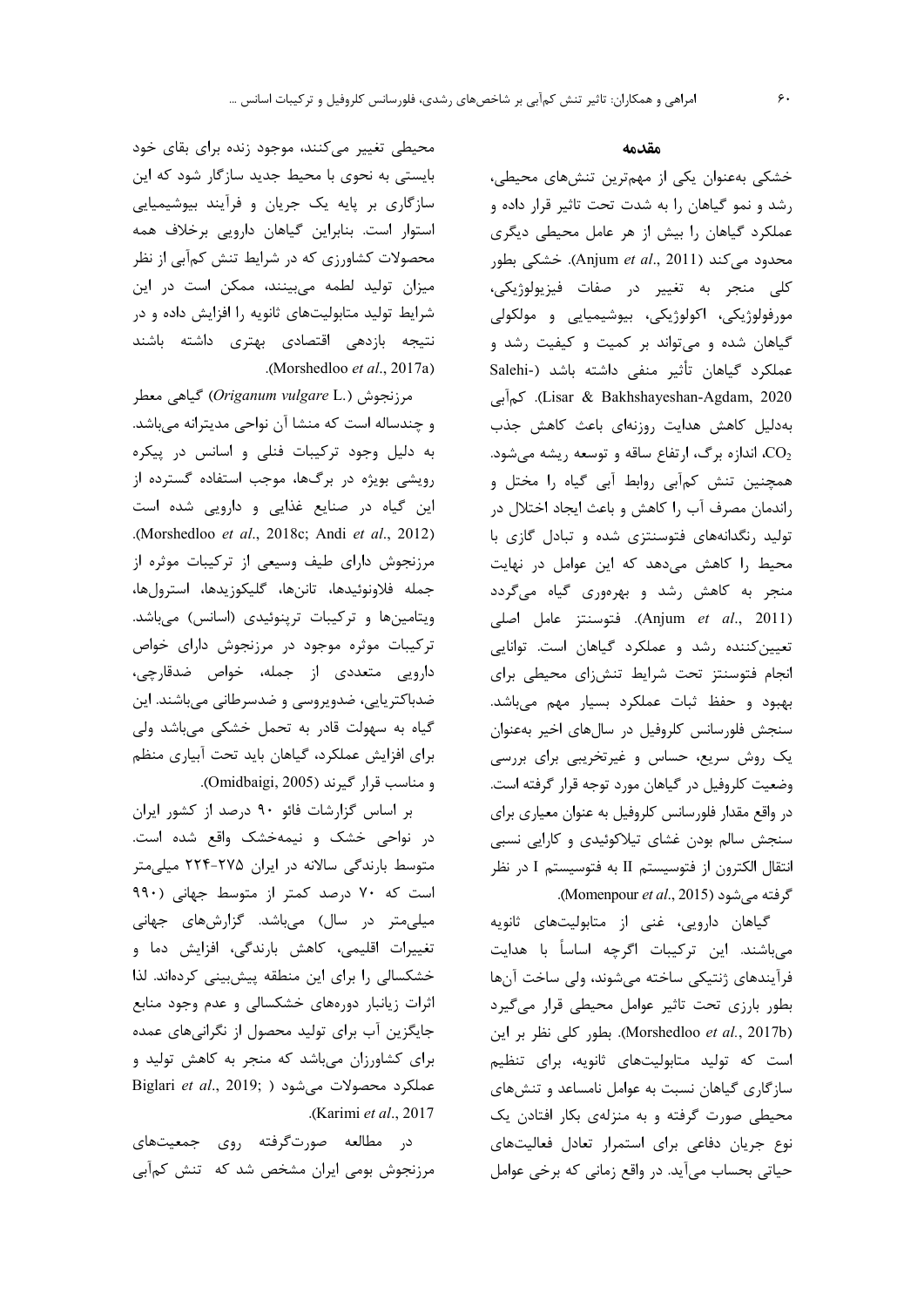به گلدانهای پلاستیکی پنج لیتری که حاوی ۵۰ درصد خاک مزرعه، ۲۵ درصد ماسه، ۱۵ درصد کود دامی پوسیده و ١٠ درصد پرلایت بودند، انتقال داده شدند. خاک مورد استفاده در این آزمایش لومی-رسی بود که از عمق ٢٠-٠ سانتى مترى مزرعه تحقيقاتى دانشکده کشاورزی دانشگاه مراغه تهیه شده بود. گلدانها به صورت وزنی و یکسان با مخلوط خاکی ذکر شده پر شدند. آبیاری گلدانها تا دو هفته پس از انتقال نشاها بصورت مرتب و براساس نیاز گیاه و در حد ظرفیت زراعی خاک انجام و اعمال تیمارها پس از آن صورت گرفت. سپس با استقرار مناسب گیاهچهها، تنش كمآبي تا زمان گلدهي كامل (۶۰ روز) اعمال گردید. برای تعیین رطوبت خاک در حالت ظرفیت زراعي، ابتدا گلدانها تا حد اشباع آبياري شدند. بعد از ٢۴ ساعت، هر ٢ ساعت گلدانها توزين شدند. بعد از ثابت شدن وزن گلدانها، از هر گلدان یک نمونه خاک تهیه و وزن آن توزین گردید. برای تعیین وزن خشک، نمونهها به آون با دمای ١٠٠ درجه سانتیگراد منتقل شدند و به مدت ۴۸ ساعت در آن قرار گرفتند. لازم به ذکر است که برای بدست آوردن درصد رطوبت خاک درحالت ظرفيت زراعي از رابطه زير استفاده گرديد:

$$
\left(\omega_{c}\right)\left(\omega_{c}\right) = \frac{(W_{f} - W_{d})}{W_{d}} \times 100\tag{1}
$$

$$
W_i
$$
وزن خاک در ظرفیت زرامی  
ه $W_i$ وز خاک خشک شده در آون.

در طول فصل رشد، گلدانها به منظور تأمین مناسب رشد گیاهان سه بار با محلول هوگلند آبیاری شدند. بعد از اتمام دوره تنش کمآبی، صفاتی شامل: ارتفاع بوته، وزن تر و خشک، نسبت وزن گلآذین به ساقه، محتوای نسبی آب برگ، پارامترهای فلورسانس كلروفيل، شاخص كلروفيل و درصد اسانس اندازهگيري شدند. برای تعیین وزن خشک، نمونههای برداشت از سه گلدان (سه گلدان از هر سطح تنش) به مدت یک هفته در سایه نگهداری شدند. به منظور استخراج اسانس از گل آذین و برگ گیاه از دستگاه کلونجر استفاده شد. همچنین برای استخراج اسانس از کلونجر استفاده گردید. اسانس گیری به مدت سه ساعت صورت گرفت، ابتدا اسانسهای استخراج شده با

عملکرد گیاه را کاهش داده ولی درصد اسانس بسته به جمعیت کاهش یا افزایش پیدا می کند ( Morshadloo et al., 2017b). در بررسی اثر تنش کمآبی بر صفات مورفولوژیک و میزان ترکیبهای اسانس گیاه آویشن باغی (.Thymus vulgaris L)، مشخص گردید که تنش خشکی باعث افزایش میزان پرولین و ترکیبات اسانس میشود (Babaee et al., 2010). در مطالعهی دیگری روی گیاه مرزنجوش، مشاهده شد که با افزایش میزان تنش خشکی، وزنتر و عملکرد اسانس بهطور معنى دارى كاهش پيدا كرد ( & Said-Al Ahl Hussein., 2010). در پژوهشی روی جمعیتهای مختلف مرزنجوش تحت شرايط تنش خشكي گزارش شد که عملکرد اسانس، بسته به زیرگونه و شدت تنش افزایش و یا بدون تغییر ماند ولی ترکیبات تشکیل دهنده اسانس تحت شرایط تنش در زیر گونههای مورد Azizi et al., ) بررسی تغییر معنیداری را نشان ندادند 2009). هدف از تولید تجاری گیاهان دارویی، به دست آوردن بیوماس بالاتر همراه با افزایش مواد موثره در واحد سطح است. بنابراین آگاهی از عوامل مدیریتی مناسب در مناطق خشک و نیمهخشک و کمآبی برای به دست آوردن حداکثر عملکرد گیاهان دارویی از جمله مرزنجوش بسيار مهم مىباشد. بنابراين اين پژوهش با هدف بررسی اثر تنش کمآبی بر صفات رویشی، شاخصهای فلورسانس و ترکیبهای اسانس مرزنجوش آمریکایی در شرایط گلخانهای انجام شد.

## مواد و روشها

این آزمایش در سال ۱۳۹۷ بر پایه طرح کاملاً تصادفی با چهار تیمار و سه تکرار در گلخانه تحقیقاتی دانشکده کشاورزی دانشگاه مراغه اجرا شد. تیمارهای آزمایشی شامل چهار سطح آبیاری (۱۰۰، ۷۵، ۵۵ و ۳۵ درصد ظرفیت زراعی) بودند. بذور مربوط به مرزنجوش آمريكايي (American oregano) از كمياني RICHTERS HERBS, Goodwood, ) میچترز کانادا ON LOC 1A0 Canada) خریداری شدند. بذور بصورت یکنواخت در سینیهای کشت و در بستر کشت حاوی کوکوپیت و پرلایت به نسبت ۱:۲ کشت شدند. بعد از اینکه گیاهچهها به اندازه مطلوب رسیدند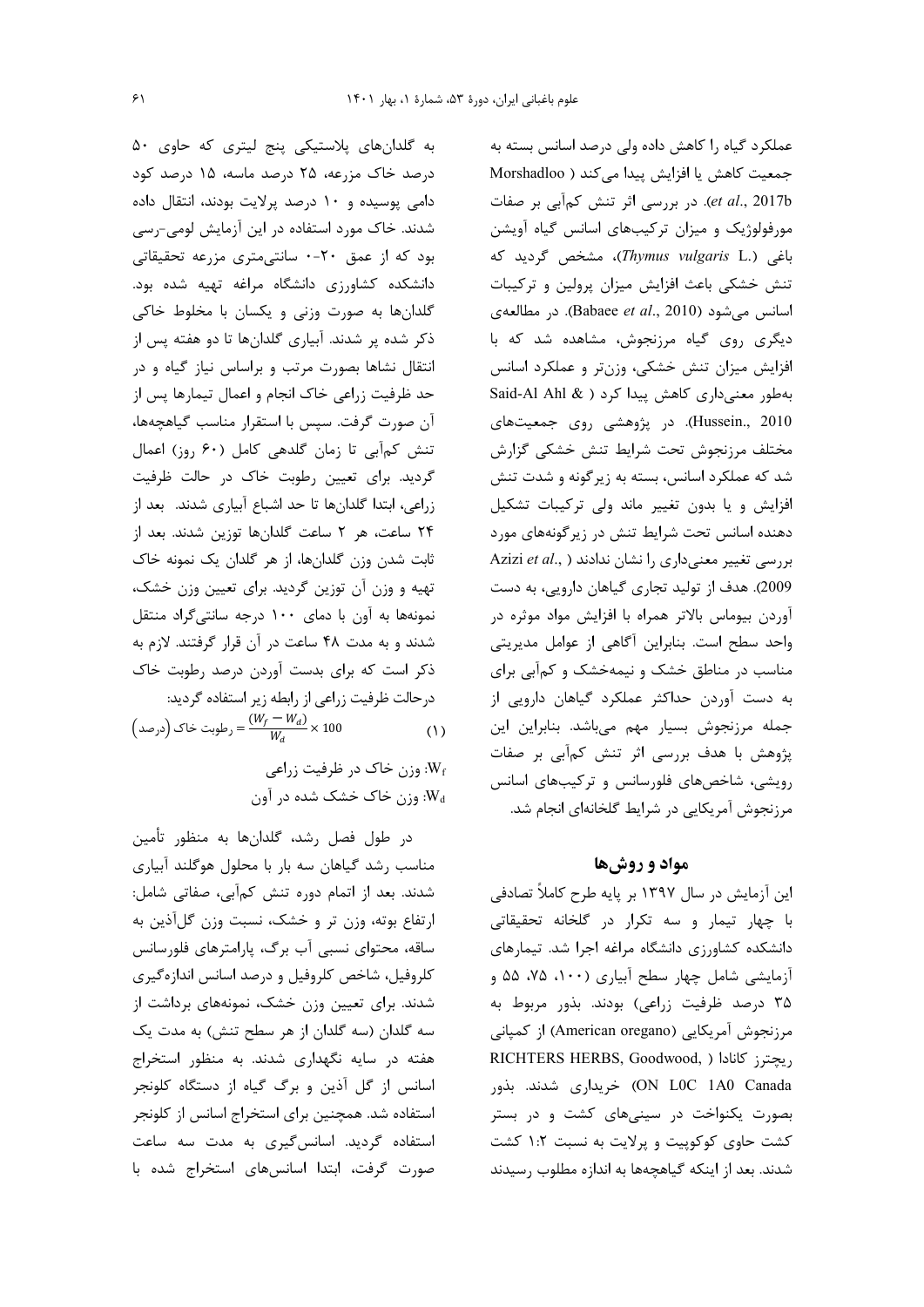سولفات سدیم خشک آبگیری و سیس داخل ویال شیشهای در دمای ۴ درجه سانتیگراد تا زمان آنالیز نگهداری شدند (Ahmadi et al., 2020). لازم به ذکر است که در هر یک از سطوح تنش از سه تکرار اسانس گیری به عمل آمد و آنالیز آماری هم از سه تكرار صورت پذيرفت. بعد از اسانس گيرى، درصد اسانس براساس وزن خشک نمونه محاسبه گرديد :(Morshedloo et al., 2018a)

$$
(\mathbf{r})
$$

وزن اسانس (گرم)<br>x 100 ×<br>وزن خشک گل آذین و برگ (گرم)

= درصد اسانس

شاخص کلروفیل در آغاز گلدهی توسط دستگاه كلروفيل متر (SPAD) مدل Spad 502 Plus ساخت كشور ژاپن، از آخرين برگ كاملاً توسعه يافته در پنج بوته اندازهگیری شد. برای اندازهگیری محتوای نسبی آب برگ از هر گیاه ۶ عدد برگ سالم انتخاب و وزن تر آنها با ترازوی حساس اندازهگیری شد. سپس برگها درون لولههای آزمایش که حاوی ۲۰ میلیلیتر آب مقطر بود به مدت ۲۴ ساعت در داخل یخچال در دمای چهار درجه سانتیگراد نگهداری شدند. در ادامه برگها از لوله آزمایش خارج و وزن اشباع آنها اندازهگیری شد. سپس برای اندازهگیری وزن خشک، نمونهها به مدت ٢۴ ساعت در دمای ٧٠ درجه سانتی گراد در آون قرار داده شدند. محتوای نسبی آب برگ از رابطه زیر محاسبه گردید که در این رابطه DW ،FW و TW به ترتيب وزنتر، خشک و اشباع : (Rahimi et al., 2010): (Rahimi et al., 2010):  $RWC(%)=$  $(1)$  $[(FW-DW)/(TW-DW)] \times 100$ 

## اندازهگیری فلورسانس کلروفیل

پس از اعمال تنش كمآبى، پارامترهاى فلورسانس كلروفيل شامل فلورسانس حداكثر ( Maximum fluorescence- Fm)، فلورسانس حداقل ( Minimum Huorescence- F0)، فلورسانس متغير ( Variable fluorescence- Fv)، حداکثر کارایی کوانتومی Maximum photochemical quantum ) II فتوسيستم Maximum photochemical quantum yield of photosystem II- Fv/Fm)، فعاليت كميلكس

تجزيه كننده آب بهعنوان دهنده الكترون فتوسيستم Water degradation complex- Fv/F0) II)، كارايى كوانتومى غير فتوشيميايي تنظيم نشده فتوسيستم II Quantum yield of non-regulated non-) (photochemical- Y(NO) و كارايي كوانتومي فتوشيميايي مؤثر فتوسيستم Effective photochemical از (quantum yield of photosystem II- Y(II) II ) با استفاده از PAM 2500-WALZ, ) دستگاه فلورومتر مدل Germany) از آخرین برگهای توسعه یافته در حالت روشنایی بدون در نظر گرفتن تاریکی مورد سنجش قرار گرفت (Klughammer & Schreiber, 2008).

شناسایی ترکیبات اسانس

برای شناسایی ترکیبات اسانس از دستگاه کروماتوگرافی گازی متصل شده به طیف سنجی جرمی (GC-MS) مدل Agilent 5977A ساخت كشور آمريكا، با ستون A) HP-5 MS درصد فنیل متیل پلی سیلوکسان، به طول ۳۰ متر، قطر داخلی ۰/۲۵ میلی متر و ضخامت ماده جاذب ۲۵/۰ میکرومتر) استفاده شد. در برنامهریزی دمايي آون، ابتدا دما در عرض ۵ دقيقه به ۶۰ درجه سانتی گراد رسیده سپس بهتدریج دما با سرعت ۳ درجه سانتی گراد بر دقیقه افزایش یافت تا به دمای ۲۴۰ درجه سانتیگراد رسید. بعد از آن به مدت ۲۰ دقیقه در این دما نگهداری شد. هلیوم بهعنوان گاز حامل با سرعت جریان یک میلیلیتر بر دقیقه استفاده شد. ولتاژ يونيزاسيون ٧٠ الكترون ولت، روش يونيزاسيون EI و دمای یونیزاسیون ۲۲۰ درجه سانتی گراد بود. محفظه تزريق در حالت تقسيم (نسبت تقسيم ١:٣٠) تنظيم شده بود و محدوده جذب جرمی از ۴۰ تا  $m/z$  بود. به منظور محاسبه شاخص بازداری پیکها، مخلوطی از هيدروكربنهاي آليفاتيك (C8-C40) تحت شرايط تحلیلی بالا به داخل سیستم GC تزریق شد. نرم افزار مورد استفاده Chemstation بود. محاسبه و شناسایی ترکیبات اسانس به کمک شاخصهای بازداری خطی آنها و مقایسهی آن با شاخصهای موجود در کتاب مرجع (Adams, 2007) و با استفاده از طیفهای جرمی ترکیبات استاندارد و استفاده از اطلاعات موجود در كتابخانهى كامپيوترى صورت گرفت. براى جداسازى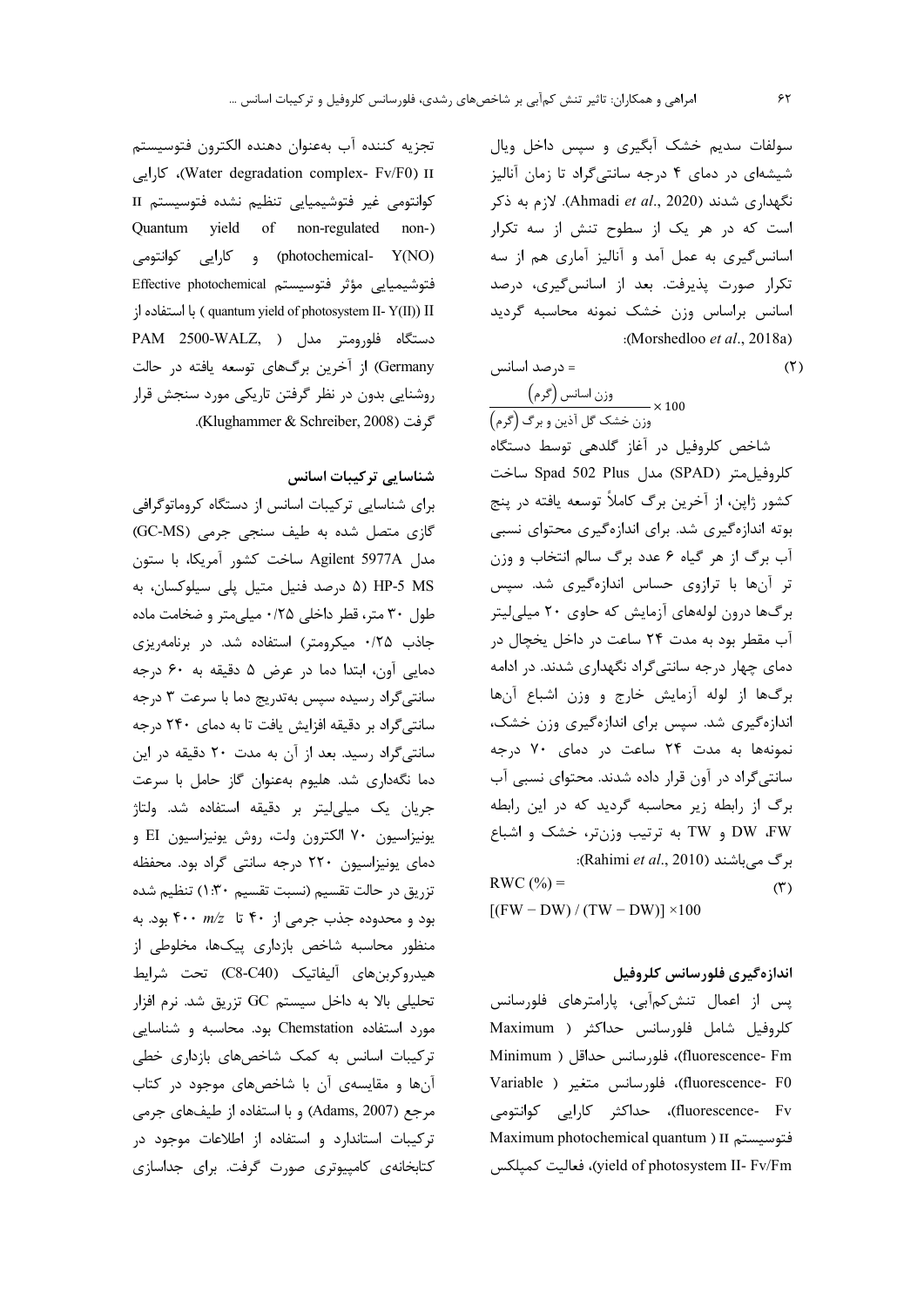ترکیبات از دستگاه کروماتوگرافی گازی مدل Agilent 7990B ساخت كشور آمريكا با آشكارساز يونيزاسيون شعلهای (FID) و ستون VF-5MS استفاده شد. دمای تزریق و آشکارساز بهترتیب روی ۲۳۰ و ۲۴۰ سانتی گراد تنظیم شده بودند. گاز هلیوم با سرعت جریان یک میلی لیتر بر دقیقه و نسبت تقسیم ۱:۲۴ استفاده شده بود. نمونههای اسانس به نسبت ۱:۱۰۰ در هگزان رقیق سازی و به میزان ۱ میکرولیتر تزریق شدند. کمی کردن ترکیبات اسانس با استفاده از نرمالسازی سطح پیک و بدون استفاده از ضرایب اصلاح انجام شد (Morshedloo et al., 2018c). در نهايت بعد از اطمينان از نرمال بودن دادهها، تجزيه واريانس در قالب طرح كاملاً تصادفی با استفاده از نرمافزار آماری SAS نسخه ۹/۳ انجام شد. همچنین برای مقایسه میانگینها از آزمون دانکن در سطح احتمال پنج درصد و برای رسم نمودارها از نرمافزار Excel استفاده شد.

### نتايج و بحث

### ارتفاع بوته

اثر تنش کمآبی بر ارتفاع بوته در سطح احتمال یک درصد معنى دار شد (جدول ١). بيشترين (١٢/١٤ سانتی متر) و کمترین (۲۸/۳۳ سانتی متر) میزان ارتفاع بوته به ترتیب در آبیاری نرمال و تنش شدید بدست آمد. همچنین، تنش شدید منجر به کاهش ۳۹/۹ درصد ارتفاع بوته نسبت به آبیاری نرمال گردید (جدول ٢). ارتفاع گياه به عنوان يكي از شاخصهاي مهم رشدی، برای نشان دادن رشد محصول و جذب نیتروژن در مرحله رشد رویشی گیاه بحساب میآید و یکی از صفات مهمی میباشد که عملکرد محصول را تحت تأثير قرار مي دهد (Jiang et al., 2020). تنش کمآبی با کاهش توژسانس سلولی و ممانعت از رشد و نمو، تقسیم و طویل شدن سلولها باعث کاهش رشد طولی قسمتهای هوایی گیاه خواهد شد. در تنش کمآبی، هدایت روزنهای بر اثر افزایش مقاومت در برابر انتشار گاز کربن دی اکسید بدلیل مهار فعالیت روبیسکو، کاهش یافته که این امر می تواند منجر به افزايش يتانسيل آب گياه شود (Varma et al., 2018). در پژوهشی با بررسی سطوح مختلف تنش کمآبی روی

آویشن دنایی (Thymus daenensis) گزارش کردند که با افزایش سطوح تنش کمآبی، ارتفاع بوته کاهش یافت. بطوریکه بیشترین و کمترین ارتفاع بوته به ترتیب در آبیاری نرمال و تنش شدید بدست آمد. همچنین آبیاری نرمال منجر به افزایش ۳۲/۹ درصد ارتفاع بوته نسبت به .(Bahreininejad et al., 2013).

# وزن تر و خشک گیاه

نتایج تجزیه واریانس نشان داد که اثر تنش کمآبی در سطح احتمال یک درصد بر وزن تر و خشک مرزنجوش معنىدار گرديد (جدول ١). با افزايش تنش كمآبى، وزن تر كاهش يافت بطوريكه تنش شديد منجر به کاهش ۳۹/۵۴ درصدی وزنتر نسبت به شاهد گردید. همچنین وزن خشک گیاه در تنشهای ملايم، متوسط و شديد به ترتيب ۶/۶، ١٣/۶ و ٣٧/١ درصد نسبت به شاهد كاهش يافت (جدول ٢). با توجه به محدودیت بارندگی در کشورهای خاورمیانه از جمله ايران، توليد مرزنجوش با توجه به شرايط خشکی به شدت محدود شده است ( Morshedloo et al., 2017b). كاهش در عملكرد وزن تر و خشك با افزایش تنش کمآبی ممکن است بدلیل تخصیص ترجیحی و بیشتر مواد به ریشهها بدلیل محدود شدن رطوبت در خاک و یا کاهش محتوای کلروفیل و در Govahi et al., ) نتیجه کاهش کارایی فتوسنتزی باشد 2015). در اثر تنش كمآبي گياه با بستن روزنهها سعي در به حداقل رساندن تعرق داشته و همین امر باعث کاهش تبادلات گازی شده و دی اکسید کربن ورودی كاهش يافته ولى اكسيژن افزايش مىيابد كه موجب كاهش فعاليت كربوكسيلاسيوني أنزيم ريبولوز او۵-بیفسفات کربوکسیلاز/ اکسیژناز (روبیسکو) میگردد و در نهایت باعث کاهش تولید ماده خشک خواهد شد (Madhava et al., 2006). همچنین افزایش ماده خشک تولیدی در شرایط آبیاری مطلوب می تواند بدلیل گسترش بیشتر سطح برگ و نیز دوام سطح برگ باشد که با ایجاد منبع بیولوژیکی کارآمد برای استفاده هر چه بیشتر از نور دریافتی باعث افزایش Amani Machiani et ) تولید ماده خشک خواهد شد .(al., 2021; Ahmadi et al., 2021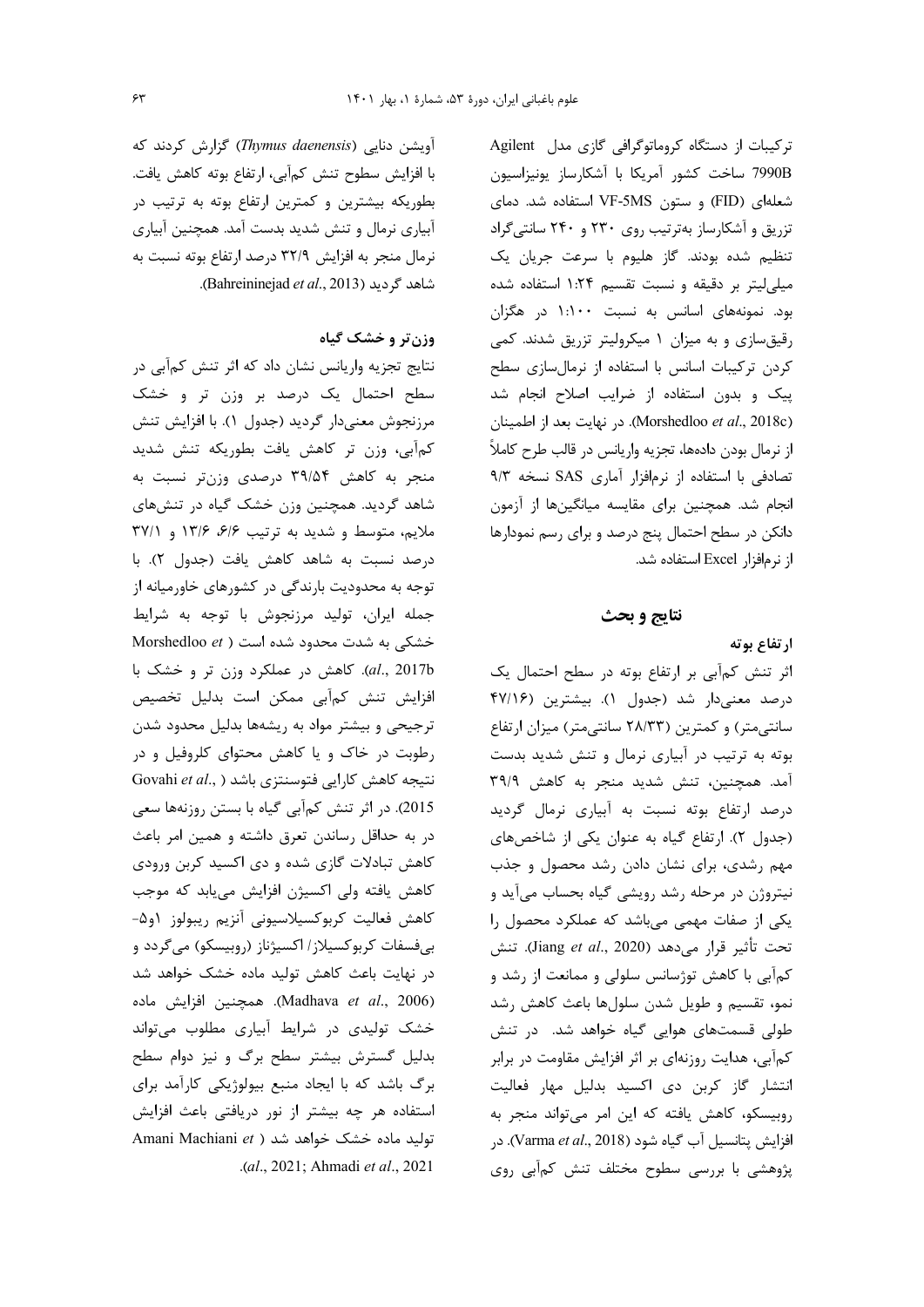| Table 1. Results of variance analysis effect of water stress on growth, physiological traits and essential oil content of<br>American oregano. |    |                 |                 |            |                                               |            |                             |                           |  |
|------------------------------------------------------------------------------------------------------------------------------------------------|----|-----------------|-----------------|------------|-----------------------------------------------|------------|-----------------------------|---------------------------|--|
|                                                                                                                                                |    | Mean of squares |                 |            |                                               |            |                             |                           |  |
| Source of variation                                                                                                                            | df | height<br>Plant | weight<br>Fresh | eight<br>ځ | cence<br>stem<br>ores<br>ight<br>$\mathbb{H}$ | hlorophyl  | $rac{1}{2}$<br>ω<br>Relativ | ह<br>content<br>Essential |  |
| Water stress                                                                                                                                   |    | $189.40***$     | 534.12**        | 88.95**    | $20.91$ **                                    | $93.21$ ** | $64.24$ **                  | $0.402$ **                |  |
| Erorr                                                                                                                                          |    | 0.68            | 6.41            | 1.91       | 1.001                                         | 3.49       | 1.8                         | 0.03                      |  |
| Coefficient of variation $(\%)$                                                                                                                |    | 2.22            | 3.78            | 4.79       | 17.53                                         | 5.13       | 2.34                        | 27.33                     |  |

جدول ١. نتايج تجزيه واريانس اثر تنش كمآبي بر صفات رشدي، فيزيولوژيكي و درصد اسانس مرزنجوش آمريكايي.

\*\*, ns: Significantly difference at 1% level of probability and non-significantly difference, respectively.

جدول ٢. مقايسه ميانگين اثر تنش كمآبي بر صفات رشدي، فيزيولوژيكي و درصد اسانس مرزنجوش آمريكايي. Table 2. Means comparison effect of water stress on growth, physiological traits and essential oil content of

|                 |                                 |                                      |                                     | <i>Origunum vuigure suosp. vuigure</i><br>Growth and biochemistry traits   |                      |                                                   |                                   |
|-----------------|---------------------------------|--------------------------------------|-------------------------------------|----------------------------------------------------------------------------|----------------------|---------------------------------------------------|-----------------------------------|
| stress<br>Water | $\binom{cm}{ }$<br>Plant height | per<br>6Q<br>weight<br>pot)<br>Fresh | weight<br>≎<br>po<br>تة<br>Dry<br>అ | Inflorescence<br>stem<br>pot)<br>weight/s<br>per<br>$\widehat{\mathbf{a}}$ | index<br>Chlorophyll | water<br>$\mathcal{S}_{0}$<br>content<br>Relative | content<br>essential oil<br>$(%)$ |
|                 | 47.16 <sup>a</sup>              | $81.33^{a}$                          | 33.7 <sup>a</sup>                   | $8.66^{\circ}$                                                             | $42.26^a$            | $62.78^{a}$                                       | $0.7^{b}$                         |
|                 | 39 <sup>b</sup>                 | $70.26^{\rm b}$                      |                                     | 6.9 <sup>a</sup>                                                           | $39.3^{a}$           | $58.53^{b}$                                       | $1.15^{a}$                        |
|                 | $34.33^\circ$                   | $66.86^{\rm b}$                      | $31.46^\mathrm{ab}$ 29.1b           | $4.66^{b}$                                                                 | $34.6^{b}$           | 55.94°                                            | $0.46^{bc}$                       |
|                 | $28.33^{d}$                     | 49.16 <sup>c</sup>                   | $21.2^{\circ}$                      | $2.6^\circ$                                                                | $29.53^{\circ}$      | $51.74$ <sup>d</sup>                              | $0.3^\circ$                       |

<sub>، آ</sub>. شاهد (ظرفیت زراعی)، ۱<sub>2</sub>: تنش *ک*مآبی ملایم (۷۵ درصد ظرفیت زراعی)، 1<sub>3</sub>: تنش کمآبی متوسط (۵۵ درصد ظرفیت زراعی) و 1<sub>4</sub> تنش *ک*مآبی شدید (۳۵ درصد ظرفيت زراعي).

در هر ستون میانگینهایی که دارای حروف مشترک هستند، براساس آزمون دانکن در سطح احتمال پنج درصد تفاوت معنیداری ندارد.

I<sub>1</sub>: Control (Field moisture capacity), I<sub>2</sub>: Mild water stress (75% Field moisture capacity), I<sub>3</sub>: Moderate water stress (55% Field moisture capacity), I<sub>4</sub>: Severe water stress (35% Field moisture capacity).

Means in each column followed by similar letter(s) are not significantly difference at 5% probability level using Duncan test.

سطح احتمال یک درصد قرار گرفت (جدول ۱). با توجه به استحصال اسانس از بخش های مختلف گیاهان دارویی، نسبت وزن برگ و گلآذین به ساقه یکی از شاخصهای مهم در گیاهان دارویی محسوب می شود. با افزایش تنش کمآبی نسبت وزن خشک برگ و گلآذین به ساقه كاهش يافت بطوريكه بيشترين (۸/۶۶ گرم در گلدان) و کمترین (۲/۶ گرم در گلدان) میزان آن به ترتیب در آبیاری نرمال و تنش شدید بدست آمد (جدول ۲). از آنجایی که بیشترین اسانس مرزنجوش در گل آذین و برگ می باشد می توان اظهار داشت که هر چقدر این نسبت بیشتر شود، میزان اسانس تولیدی بیشتر خواهد شد (Morshedloo *et al.*, 2018b). تنش كم آبي گستر ش ريشه را متأثر خواهد ساخت. احتمالاً نسبت وزن خشک ریشه به اندامهای هوایی از طریق تعادل بین جذب آب

در پژوهشی با اعمال تنش کمآبی روی گیاه دارویی بادرشبو (.Dracocephalum moldavica L) گزارش کردند که تنش کمآبی موجب کاهش ارتفاع، عملکرد اندام هوایی و عملکرد اسانس نسبت به شاهد گردید (Safikhani et al., 2007). در آزمایشی دیگر که به منظور بررسی تأثیر تنش کمآبی بر رشد، درصد  $Ocimum$  ) و ترکیبات شیمیایی اسانس دو گونه ریحان .sp) انجام شد، مشخص شد که وزن تر، خشک و ارتفاع گياهان بهطور قابل توجهي تحت تأثير تنش2مآبي قرا, گرفت (Khalid, 2006).

\*\* و as: بهترتیب تفاوت معنیدار در سطح ۱ و نبود تفاوت معنیدار.

نسبت وزن برگ و گل آذين به ساقه نتایج تجزیه واریانس نشان داد که نسبت وزرن برگ و گل آذین به ساقه تحت تأثیر معنیدار اثر تنش کمآبی در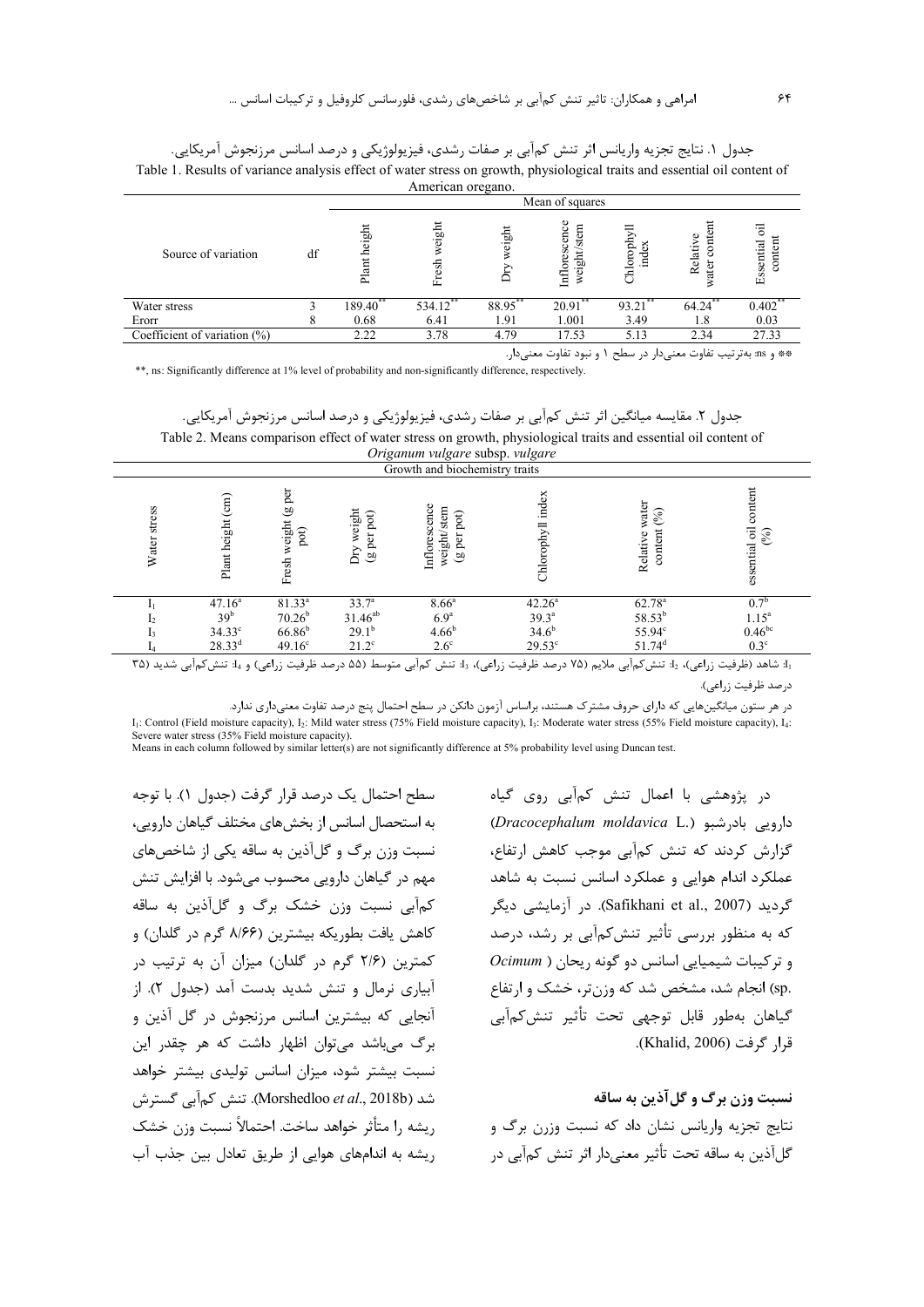$\mathcal{S}\Delta$ 

(Abaaszsadeh et al., 2007). در اكثر گونههای گیاهی، تنش كم آبي باعث كاهش سطح كلروفيل مى شود .erizad et al., 2011; Liu et al., 2011). همچنین کاهش محتوای کلروفیل در گیاهان دارویی همچون (Azhar et al., 2011) (Trachyspermum Ammi) زنیان Misra & ) (Mentha arvensis L.) و نعناع ث Erivastava, 2000) و بابونه (Pirzad et al., 2011) نيز گزارش شده است که با نتایج پژوهش حاضر مطابقت دارد. در پژوهشی با بررسی تاثیر تنش خشکی بر صفات فیزیولوژیک بادرنجبویه (Melissa officinalis L.) گزارش کردند که بیشترین میزان کلروفیل a و b و همچنین کلروفیل کل به ترتیب مربوط به تیمارهای شاهد و ٢٠ درصد ظرفیت زراعی بود (Abbaszadeh *et al.,* 2007).

محتوای نسبی آب برگ

نتايج تجزيه واريانس نشان داد كه اثر تنش كمآبي بر محتوای نسبی آب برگ در سطح احتمال یک درصد معنیدار گردید (جدول ۱). با افزایش سطوح تنش کم-آبي، محتواي نسبي آب برگ كاهش يافت بطوريكه بیشترین (۶۲/۷۸ درصد) و کمترین (۵۱/۷۴ درصد) میزان آن به ترتیب در آبیاری نرمال و تنش شدید بدست آمد (جدول ۲). محتوای نسبی آب برگ مهمترین عامل تداوم رشد گیاه و افزایش مقاومت گیاهان در برابر تنش كمآبى مى باشد (Mohammadi et al., 2019). محتواي نسبی آب برگ بهعنوان شاخص مهمی از وضعیت آب گیاه در نظر گرفته میشود که بیانگر تعادل بین آب جذب شده توسط گیاه و میزان تعرق آن است. گیاهانی که محتوای نسبی آب بالاتری دارند در برابر تنش Prathyusha & Chaitanya, ) خشکی مقاوم میباشند 2019). محتوای نسبی آب گیاه، به وضعیت میزان آب در سلول های گیاهی بویژه در شرایط تنش اشاره دارد. محتوای نسبی آب برگ در گیاهان به حجم سلولهای گیاهی و همچنین تعادل بین میزان آب جذب شده توسط ریشه و میزان آب تعرق یافته توسط گیاه بستگی دارد. بنابراین، کاهش میزان محتوای نسبی آب برگ با افزیش سطح تنش خشکی را می توان به کاهش جذب آب توسط ریشه و از طرفی افزایش تعرق گیاه نسبت داد (Kamanga et al., 2018). در پژوهشی روی نعناع فلفلی

توسط ریشه و انجام فتوسنتز به وسیله اندامهای هوایی کنترل میشود. توسعه اندامهای هوایی تا وقتی ادامه خواهد يافت كه جذب آب توسط ريشه انجام شود. در اثر تنش خشکی توسعه برگ و فتوسنتز کاهش خواهد یافت و در نتیجه مواد فتوسنتزی کمتری به ریشه انتقال خواهد یافت و با افزایش خشکی نوک ریشه تورژسانس خود را از دست خواهد داد (Taiz & Zeiger, 2002). در پژوهشی با ارزیابی فیزیولوژیکی، فیتوشیمیایی اسانس در مرزنجوشهای بومی ایران تحت تنش کمآبی گزارش کردند که با افزایش تنش، نسبت وزن برگ و گلآذین به ساقه كاهش يافت بطوريكه بيشترين و كمترين ميزان این نسبت به ترتیب در آبیاری نرمال و تنش شدید بدست آمد (Morshedloo, 2016). در مطالعهای دیگر تنش کمآبی تعداد شاخه در بوته، گل در بوته و طول پایه در گیاه بابونه (Matricaria chamomilla) را كاهش داد (Razmjoo et al., 2008). همچنين كاهش وزن خشک در قسمت هوایی در گیاهان نعناع و (Mentha spicata, Rosmarinus officinalis) ( $\lambda$ ; تحت تأثير سطوح مختلف تنش كمآبى گزارش شده .(Delfine et al., 2005).

# شاخص كلروفيل

اثر تنش کمآبی بر شاخص کلروفیل در سطح احتمال یک درصد معنیدار گردید (جدول ۱). بیشترین میزان شاخص کلروفیل (۴۲/۲۶) در آبیاری نرمال بدست آمد كه تفاوت معنىدارى با تنش ملايم نداشت. آبياري نرمال به ترتیب منجر به افزایش ۷/۵۳، ۲۲/۱ و ۴۳/۱ درصدی شاخص كلروفيل نسبت به تنش ملايم، متوسط و شديد گردید (جدول ٢). كاهش میزان كلروفیل در شرایط تنش کمآبی معمولاً ناشی از تولید انواع گونههای فعال اکسیژن (Reactive oxygen species- ROS) می باشد که موجب آسیب به ساختار کلروپلاست، کاهش رنگدانههای فتوسنتزی، تخریب پیش ساز کلروفیل و اکسیداسیون کلروفیل می شود که در نهایت منجر به مهار بيوسنتز كلروفيل خواهد شد (Kabiri et al., 2014). علت اصلی کاهش میزان کلروفیل تحت شرایط خشکی شدید، افزایش فعالیت آنزیم کلروفیلاز و پراکسیداز بوده که باعث اختلال در بيوسنتز كلروفيل مى شود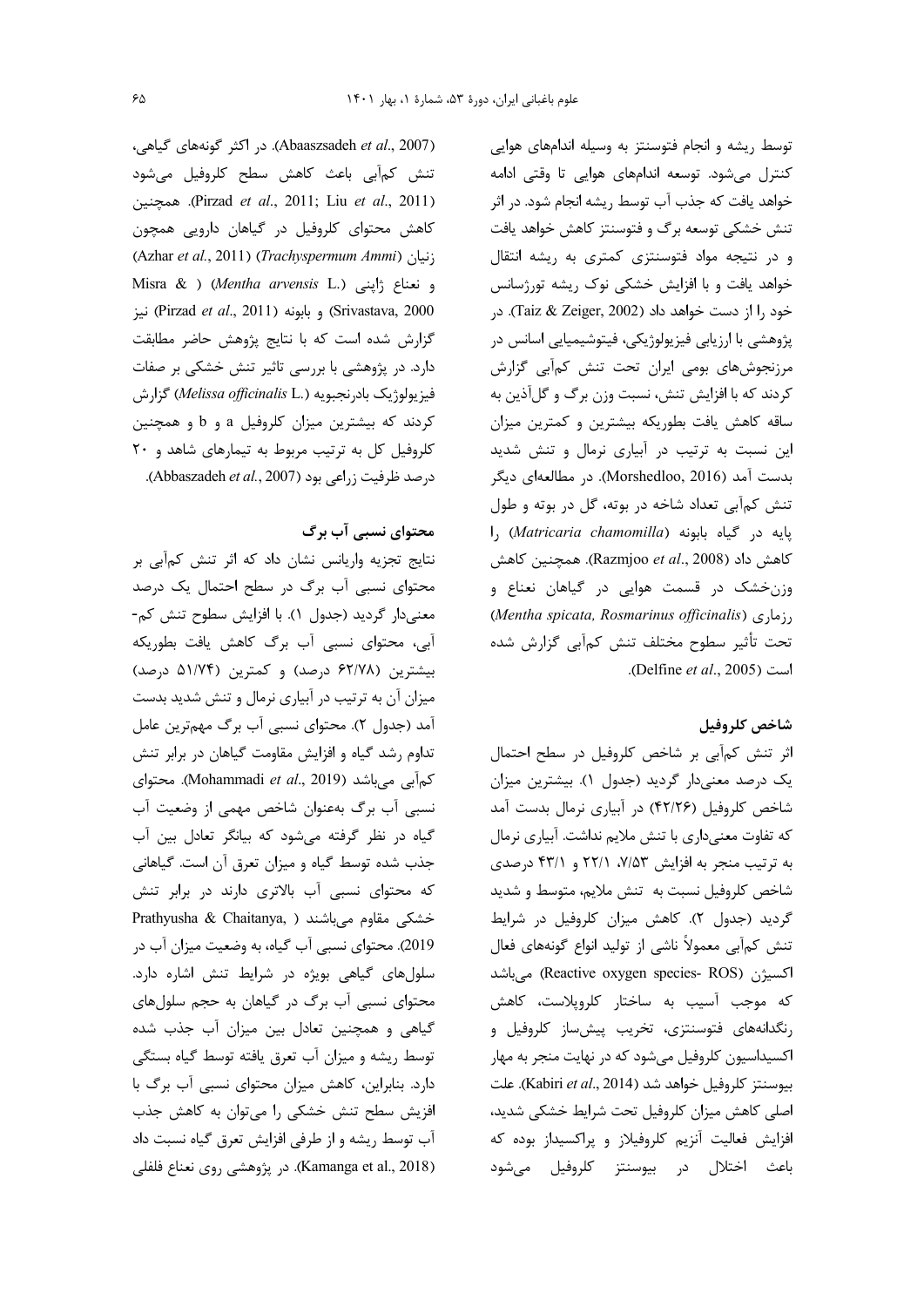(.Mentha piperita L) مشخص گردید که با افزایش تنش کمآبی محتوای نسبی آب برگ کاهش یافت بطوریکه بیشترین (۹۲ درصد) و کمترین (۶۴ درصد) میزان آن به ترتیب در آبیاری نرمال و تنش شدید بدست .(Saedi et al., 2020).

# درصد اسانس

نتايج تجزيه واريانس نشان داد كه درصد اسانس تحت تأثیر معنیدار تنش کمآبی در سطح احتمال یک درصد قرار گرفت (جدول ۱). بیشترین (۱/۱۵ درصد) و کمترین (۰/۳ درصد) میزان درصد اسانس به ترتیب در تنش ملايم و شديد بدست آمد (جدول ٢). در شرايط تنش خشکی با کاهش پتانسیل آب برگ، روزنهها بسته شده و بدنبال آن تعرق كاهش مي يابد. در نتيجه اين اتفاق با كم شدن غلظت كربن دىاكسيد، فتوسنتز كاهش مىيابد. پایین بودن غلظت کربن دیاکسید درون سلولی باعث کاهش واکنشهای چرخه کالوین می شود که در نتیجه آن ATP و NADPH كمترى مصرف خواهد شد. اين یاسخ منجر به عدم تولید مجدد گیرندههای الکترون (NADP<sup>+</sup>) می گردد، با ادامه این روند الکترون در زنجیره انتقال به اکسیژن می رسد و باعث تولید انواع گونههای فعال اکسیژن (ROS) می شود. تولید بیش از حد ROSها، باعث آسیب به ساختارهای پروتئینی، آنزیمهای مهار کننده، لیپیدهای غشای سلولی، DNA و در نهایت Kabiri et al., 2014; Amani ) مرگ سلول میشوند Machiani *et al*., 2021). معمولاً تشكيل و تجمع اسانس در گیاهان دارویی در شرایط نامساعد محیطی افزایش می یابد که این امر گیاه را درمقابل آسیبهای نوری زیاد و كمبود احتمالي أب محافظت مى كند. محصولات دارویی بر خلاف همه محصولات کشاورزی که در شرایط تنش خشکی از نظر تولید صدمه میبینند، ممکن است در این اوضاع تولید مواد شیمیایی بیشتر و در نتیجه بازدهی اقتصادی بالاتری داشته باشند ( Morshedloo et al., 2017 b). تولید متابولیتهای ثانویه برای سازگاری گیاه نسبت به عوامل نامساعد و تنشهای محیط زندگی صورت گرفته و به منزله به کار افتادن یک نوع جریان دفاعی در راستای استمرار تعادل فعالیتهای حیاتی به حساب می آید. علی رغم این که میزان اسانس مرزنجوش

در تنش ملايم نسبت به شاهد افزايش يافته است ولى میزان اسانس تولید شده در تنش متوسط و شدید نسبت به تنش ملايم كاهش پيدا كرد. زيرا در تنشهاى شدیدتر گیاه بیشتر مواد فتوسنتزی تولیدشده را بجای رشد به تولید ترکیبهای تنظیم کننده اسمزی از جمله پرولین، گلیسین بتائین و ترکیبات قندی مانند ساکارز، فروكتور و فروكتانها تخصيص مىدهد تا از اين طريق شرایط لازم برای بقای حیات گیاه در تنشهای شدیدتر فراهم شود (Morshedloo et al., 2017 a). افزایش درصد اسانس در تنش ملايم را مي توان اين گونه توضيح داد كه با کاهش سطح برگ، تراکمهای غدههای ترشح کننده اسانس و تجمع اسانس در واحد بافت برگ افزایش می-یابد. با افزایش تنش کمآبی، بیوسنتز ترکیبهای ثانویه کاهش مییابد که در نتیجه آن محتوای اسانس تحت تأثير قرار مي گيرد (Amani Machiani *et al*., 2021). در (Salvia officinalis L.) مطالعهای که روی مریم گلی تحت شرایط تنش کمآبی انجام گرفت مشخص گردید که بیشترین و کمترین میزان درصد اسانس به ترتیب در آبیاری نرمال و تنش متوسط بدست آمد ( Bettaieb et al., 2009). در مطالعهای دیگر با ارزیابی سطوح مختلف تنش کمآبی (۱۰۰، ۷۵، ۵۰ و ۲۵ درصد ظرفیت زراعی) روى نعناع فلفلى (Mentha piperita L.) كزارش شد كه با افزایش تنش کمآبی، سطح برگ، تعداد برگ و وزن خشک برگ کاهش یافت ولی درصد اسانس با افزایش تنش كمآبي افزايش يافت بطوريكه بيشترين ميزان درصد اسانس در تنش کمآبی ۲۵ درصد ظرفیت زراعی مشاهده گردید که تفاوت معنیداری با ۵۰ درصد ظرفیت .(اعی نداشت (Rahimi *et al.*, 2018).

## فلورسانس كلروفيل

نتایج تجزیه واریانس نشان داد که اثر تنش کمآبی بر شاخصهای فلورسانس كلروفيل شامل: فلورسانس حداکثر (Fm)، فلورسانس متغیر (Fv) و کارایی کوانتومی غيرفتوشيميايي تنظيم نشده فتوسيستم II ((Y(NO)) در سطح احتمال یک درصد معنیدار گردید درحالی که اثرات تنش کمآبی بر فلورسانس حداقل (F0)، کارایی كوانتومى فتوشيميايي موثر فتوسيستمII (X (II)). حداکثر کارایی فتوشیمیایی فتوسیستم Fv/Fm) II) و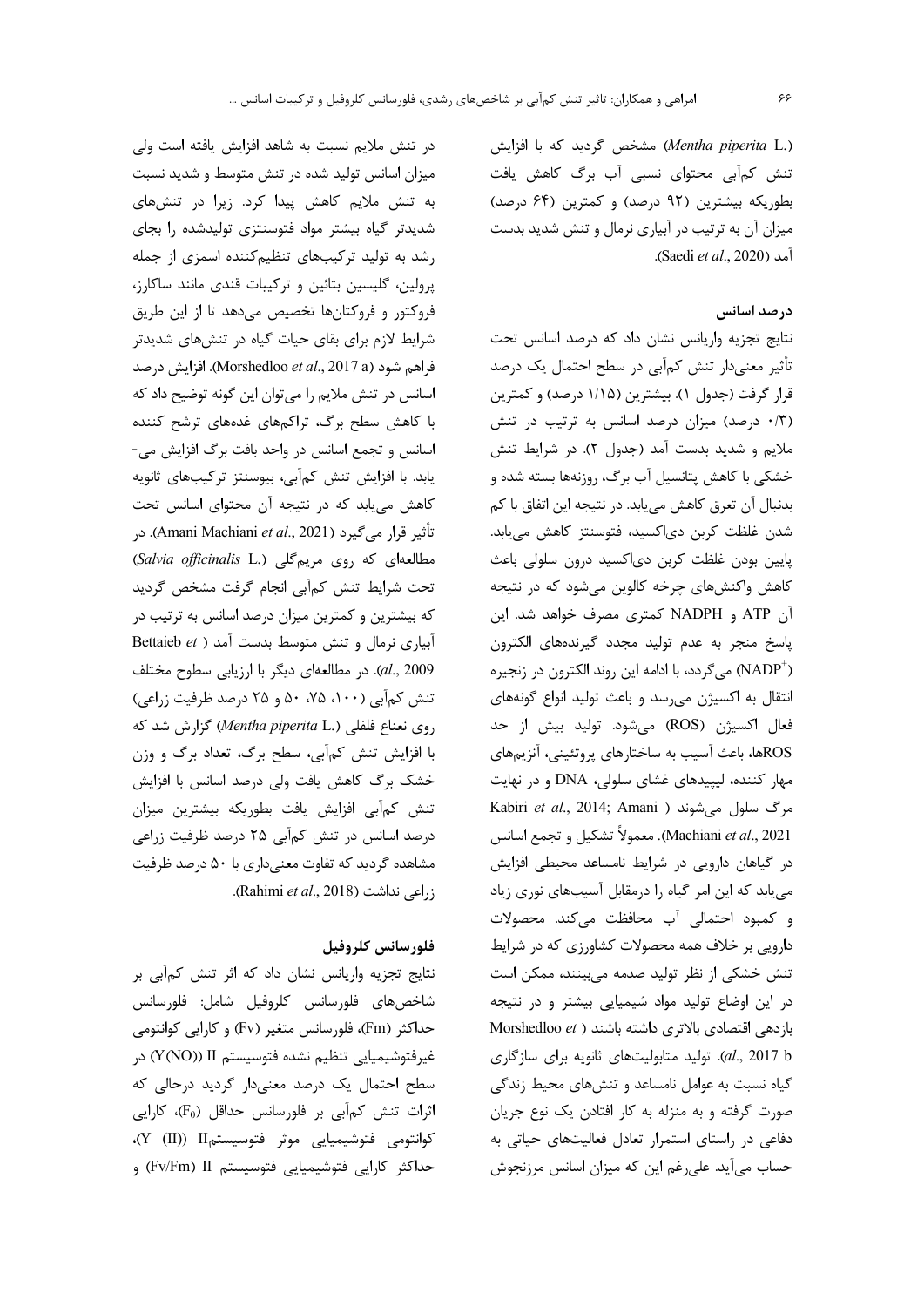فعالیت کمپلکس تجزیهکننده آب (Fv/Fo) معنے دار نبود (جدول ۳).

# كارايي كوانتومي غيرفتوشيميايي تنظيمنشده  $Y(NO)$  ii فتوسيستم  $Y(NO)$

با افزایش تنش کمآبی کارایی کوانتومی غيرفتوشيميايي تنظيم نشده فتوسيستم Y(NO) II افزایش پیدا کرد بطوریکه بیشترین (۰/۳۴) و کمترین (۰/۲۸) میزان آن به ترتیب در تنش شدید و آبیاری نرمال مشاهد گردید (جدول ۴). بسیاری از نویسندگان بیان کردهاند پارامترهای فلورسانس کلروفیل برای توصیف پاسخ گیاهان به انواع تنشهای محیطی Baker & Rosenqvist, 2004; ) یرکاربرد می باشد ( .(Ouni et al., 2016; Pollastrini et al., 2016 مے توان یا اندازہ گیری فلورسانس کلروفیل میزان تحمل یا سازگاری گیاه به شرایط تنشiای محیطی را تخمين ; د (Kalaji et al., 2016).

عملکرد فتوسنتزی گیاهان تحت تنشهای زیستی و غیرزیستی معمولاً از طریق Fv/Fm ارزیابی می شود  $_2$ و اطلاعات زیادی در مورد (Y(NO در دسترس نیست. تغییرات در Y(NO) مکمل پارامترهایی می باشد که از نظر عملکرد کوانتومی فتوسیستم II در تبدیل انرژی فتوشیمیایی و (Y(II شرکت دارند. همچنین این یارامتر یک فرآیند اتلافی مربوط به سیستم حفاظت

نوری می باشد که مربوط به سایر اجزای غیر مرتبط با حفاظت نوری است و موجب غیر فعال شدن فتوسیستم II میگردد. تحت شرایط تنش خشکی شدید ممکن است مکانیسمهای محافظت کننده گیاهی به خوبی عمل نکنند (Shin et al., 2021). این یارامترها اطلاعاتی در مورد انرژی نوری جذب شده را ارائه میدهند. Y(NO) شامل بخشی از انرژی نوری است که به طور غیرمستقیم به صورت گرما به دلیل بسته بودن مراکز واکنشی فتوسیستم II از بین می <sub>د</sub>ود. افزایش مقدار (Y(NO نشان دهنده این است که هم تبدیل انرژی فتوشیمیایی و هم مکانیسمهای Non-photochemical quenching-) نظارتی محافظ (-Non-NPQ) ناکا, آمد می باشند و گیاهان قرار گرفته در معرض تنش غیر زیستی، دچار آسیب فیزیکی در مراكز واكنش PSII مىشوند ( Klughammer & Schreiber, 2008). در پژوهشی با بررسی سطوح Lactuca sativa ) د مختلف تنش کم آبی روی کاهو .L) گزارش کردند که بیشترین میزان (Y(NO در تنش كمآبي شديد بدست آمد (Shin et al., 2021). در پژوهشی دیگر با بررسی تنش خشکی و سطوح Gynura ) اسید روی ژینورا ( Gynura cusimbua) گزارش کردند که بیشترین میزان Y(NO) در تنش خشکی و بدون محلولپاشی آبسزیک اسید بدست آمد ( Cai & Feng, 2020).

 $\overline{1}$ 

جدول ٣. نتايج تجزيه واريانس اثر تنش كم|ْبي بر شاخصهاى فلورسانس كلروفيل مرزنجوش آمريكايي. Table 3. Results of variance analysis effect of water stress on chlorophyll fluorescence indices of American oregano.

|                                 |              | Mean of squares      |         |             |                        |      |                     |                    |
|---------------------------------|--------------|----------------------|---------|-------------|------------------------|------|---------------------|--------------------|
| Source of variation             | $\sim$<br>uг | YŒ                   | Y(NO)   | Fv/Fo       | Fv/Fm                  | Hх   | FО                  | ŀm                 |
| Water stress                    |              | 0.0002 <sup>ns</sup> | 0.001   | $\gamma$ ns | $0.0009$ <sup>ns</sup> |      | 0.029 <sup>ns</sup> | $. \n\neg$<br>J.ZZ |
| Erorr                           |              | 9.00006              | 0.00001 | 0.05        | 0.0008                 |      | 0.009               | $_{\rm 0.0}$       |
| Coefficient of<br>variation (%) |              |                      |         | റ റ<br>1.N  | $\sim$                 | 0.09 | 0.05                | 0.04               |

\*\* و ms: به ترتیب تفاوت معنیدار در سطح ۱ و نبود تفاوت معنیدار.

\*\*, ns: Significantly difference at 1% level of probability and non-significantly difference, respectively.

| جدول ۴. مقايسه ميانگين اثر تنش كمآبي بر شاخصهاي فلورسانس كلروفيل مرزنجوش آمريكايي.       |                     |  |
|------------------------------------------------------------------------------------------|---------------------|--|
| Table 4. Means comparison effect of chlorophyll fluorescence indices of American oregand |                     |  |
|                                                                                          | $C11$ $11C1$ $12C1$ |  |

| Chlorophyll fluorescence indices                |                                             |                                                                                                                                                                                                                                                                                                                                                                                                                                                                                       |                                                                                                                                                                                                                               |  |  |  |
|-------------------------------------------------|---------------------------------------------|---------------------------------------------------------------------------------------------------------------------------------------------------------------------------------------------------------------------------------------------------------------------------------------------------------------------------------------------------------------------------------------------------------------------------------------------------------------------------------------|-------------------------------------------------------------------------------------------------------------------------------------------------------------------------------------------------------------------------------|--|--|--|
| Water stress                                    |                                             |                                                                                                                                                                                                                                                                                                                                                                                                                                                                                       | rm                                                                                                                                                                                                                            |  |  |  |
|                                                 | n noc                                       | 72d                                                                                                                                                                                                                                                                                                                                                                                                                                                                                   |                                                                                                                                                                                                                               |  |  |  |
|                                                 |                                             | 2.27c                                                                                                                                                                                                                                                                                                                                                                                                                                                                                 | $\gamma$ <sub>D</sub>                                                                                                                                                                                                         |  |  |  |
|                                                 |                                             | $2.63^{\circ}$                                                                                                                                                                                                                                                                                                                                                                                                                                                                        | າ ດາ <sup>ເ</sup>                                                                                                                                                                                                             |  |  |  |
|                                                 |                                             | $.40^{\circ}$                                                                                                                                                                                                                                                                                                                                                                                                                                                                         | റെ                                                                                                                                                                                                                            |  |  |  |
| $\mathbf{r}$ $\wedge$ $\mathbf{r}$ $\mathbf{r}$ | Article Line Alternation of the AAM Line of | $\mathbf{A} \cdot \mathbf{A} \cdot \mathbf{A} \cdot \mathbf{A} \cdot \mathbf{A} \cdot \mathbf{A} \cdot \mathbf{A} \cdot \mathbf{A} \cdot \mathbf{A} \cdot \mathbf{A} \cdot \mathbf{A} \cdot \mathbf{A} \cdot \mathbf{A} \cdot \mathbf{A} \cdot \mathbf{A} \cdot \mathbf{A} \cdot \mathbf{A} \cdot \mathbf{A} \cdot \mathbf{A} \cdot \mathbf{A} \cdot \mathbf{A} \cdot \mathbf{A} \cdot \mathbf{A} \cdot \mathbf{A} \cdot \mathbf{A} \cdot \mathbf{A} \cdot \mathbf{A} \cdot \mathbf{$ | and the second that is a second to the second to the second the second to the second the second to the second to the second to the second to the second to the second to the second to the second to the second to the second |  |  |  |

(ظرفيت زراعي)، 11 تنش2م|أبي ملايم (٧۵ درصد ظرفيت زراعي)، 13 تنش كم|أبي متوسط (۵۵ درصد ظرفيت زراعي) و 14 تنش2م|أبي شديد (٣۵ د, صد ظرفيت زراعي).

I<sub>1</sub>: Control (Field moisture capacity), I<sub>2</sub>: Mild water stress (75% Field moisture capacity), I<sub>3</sub>: Moderate water stress (55% Field moisture capacity), I<sub>4</sub>: Severe water stress (35% Field moisture capacity).<br>
Means in each column followed by similar letter(s) are not significantly difference at 5% probability level using Duncan test.

در هر ستون میانگینهایی که دارای حروف مشترک هستند، براساس آزمون دانکن در سطح احتمال پنج درصد تفاوت معنیداری ندارد.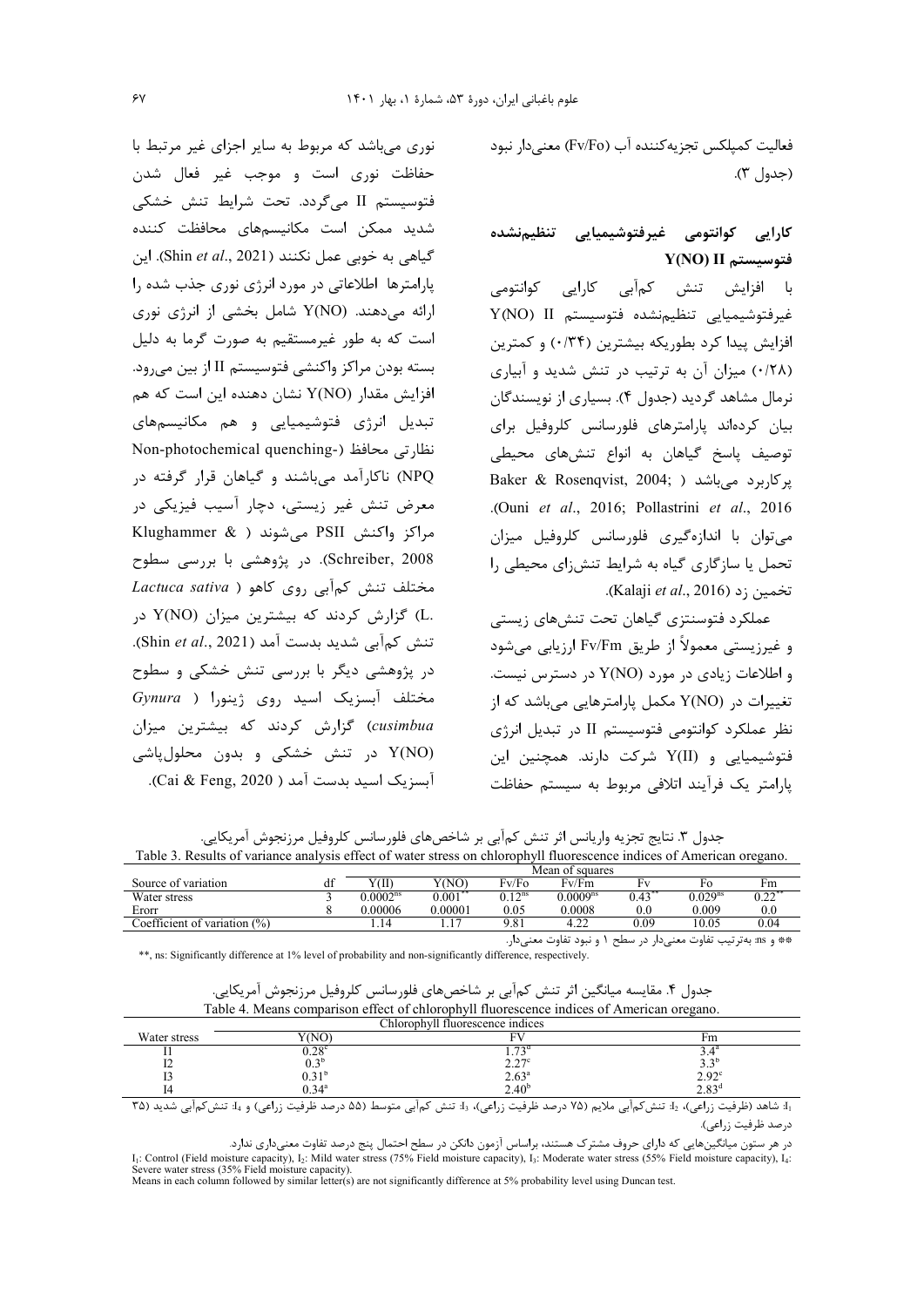به تنش کمآبی ملایم، متوسط و شدید گردید (جدول ۴). فلورسانس حداکثر در اثر تابش فوتونهای نوری و احیای همه ناقلهای الکترون و بسته بودن همه مراکز واكنش ايجاد مي شود (Mehta et al., 2011). وقتى مولکولهای کوئینون (اولین گیرنده الکترون در فتوسيستم II) در وضعيت اكسيد شده هستند (وضعيتي که مرکز واکنش فتوسیستم II فعال بوده و پذیرندههای الکترون که به ترتیب شامل کوئینون آ و کوئینون ب بوده انرژی را به پلاستوکوئینون (Plastoquinone-PQ) و از PQ به فتوسيستم I انتقال داده و صرف توليد ATP و NADPH می کنند)، در این حالت سیستم دارای كمترين فلورسانس (F0) است. به تدريج، با افزايش درجه احيا شدن، فلورسانس افزايش مى يابد. اين فرآيند تا احیای کامل ادمه یافته و مراکز احیای فتوسیستم II به تدريج بسته مي شوند و انتقال الكترون به فتوسيستم I صورت نمیگیرد. در این حالت فلورسانس کلروفیل افزایش می یابد و مراکز فتوسیستم دارای بیشترین فلورسانس (Fm) میباشد. در واقع تنش خشکی با تأثیر منفي بر ظرفيت پذيرش و انتقال الكترون، باعث ميشود سیستم به سرعت به فلورسانس حداکثر برسد ( Soheili Movahhed et al., 2017). افزایش در مقدار فلورسانس حداقل و کاهش در فلورسانس حداکثر، فعالیت فتوسيستم I, II مختل مي كند. افت فلورسانس حداكثر (Fm) ممكن است با كاهش فعاليت كميلكس آنزيم تجزيه كننده آب و چرخه انتقال الكترون در درون يا Chaves et al., ) اطراف فتوسيستم II مرتبط باشد 2009). در پژوهشی با بررسی دو زیرگونه مرنجوش Origanum vulgare subspecies: subsp. hirtum and ) subsp. gracile) تحت شرايط تنش خشكى گزارش کردند که بیشترین و کمترین میزان فلورسانس حداکثر در زیر گونه gracile به ترتیب در تنش متوسط و شدید و در زیر گونه hirtum به ترتیب در آبیاری نرمال و تنش ملايم بدست آمد (Emrahi et al., 2021).

## تركيبات اسانس

بر اساس آنالیز کروماتوگرافی گازی ۳۸ ترکیب در اسانس مرزنجوش آمریکایی شناسایی شد (جدول ۵). به منظور آنالیز آماری، اسانس گیری در هر یک از سطوح تنش از

فلورسانس متغير (Fv) بیشترین (۲/۶۳) و کمترین (۱/۷۳) میزان فلورسانس متغیر به ترتیب تنش متوسط و آبیاری نرمال بدست آمد. همچنین تنش متوسط به ترتیب منجر به افزایش ۱۵/۹ و ۹/۵۸ درصدی فلورسانس متغیر نسبت به تنش ملایم و شديد گرديد (جدول ۴). فلورسانس متغير از طريق اختلاف فلورسانس حداكثر (Fm) با فلورسانس حداقل (F0) به دست می آید و بیانگر حداکثر عملکرد کوانتومی فلورسانس كلروفيل و وضعيت جريان الكترون از بخش فتوسيستم به اولين پذيرنده الكترون (Quinone A) را نشان می دهد (Baker & Rosenqvist, 2004). تنش خشکی با تأثیر بر میزان جذب دیاکسیدکربن و حضور کربن در سیستم فتوسنتزی، ظرفیت پذیرش و انتقال الکترون را کاهش داده و فلورسانس متغیر کاهش می یابد (Mehta *et al.*, 2011). اصولاً مقدار فلورسانس كلروفيل هنگامی که پذیرنده الکترون در حالت احیاء باشد، زیاد است و به این دلیل مقدار فلورسانس متغیر (Fv) نیز در این حالت زیاد میشود اما زمانی که پذیرنده الکترون در حالت اكسيداسيون است، مقدار فلورسانس كلروفيل a کم می باشد و میزان فلورسانس متغیر (Fv) کاهش می یابد (Saffari et al., 2013). از آنجایی که فلورسانس متغير نشانگر احياى كامل پذيرنده الكترون مىباشد، بنابراین میتوان گفت افزایش این شاخص و یا کاهش کمتر آن در برخورد با تنش خشکی دلیلی بر آسیب کمتر به سیستم فتوسنتزی میباشد. در پژوهشی با بررسی تأثیر تنش کمآبی (۲۰، ۴۰، ۶۰ و ۸۰ تخلیه رطوبتی) و شدت نور بر پارامترهای فلورسانس کلروفیل روی آلوئه ورا (Aloe vera L.) گزارش کردند که بیشترین و کمترین میزان فلورسانس متغیر به ترتیب در آبیاری پس از ۴۰ و ۸۰ درصد تخلیه رطوبتی بدست آمد (Hazrati et al., 2016).

### فلورسانس حداكثر (Fm)

با افزایش تنش کمآبی فلورسانس حداکثر روندی کاهشی داشت بطوریکه بیشترین (٣/٣٩) و کمترین (٢/٨٣) میزان آن به ترتیب در آبیاری نرمال و تنش شدید بدست أمد (جدول ۴). أبياري نرمال بهترتيب منجر به افزايش ۳/۰۳، ۱۶/۴۳، ۲۰/۱ درصدی فلورسانس حداکثر نسبت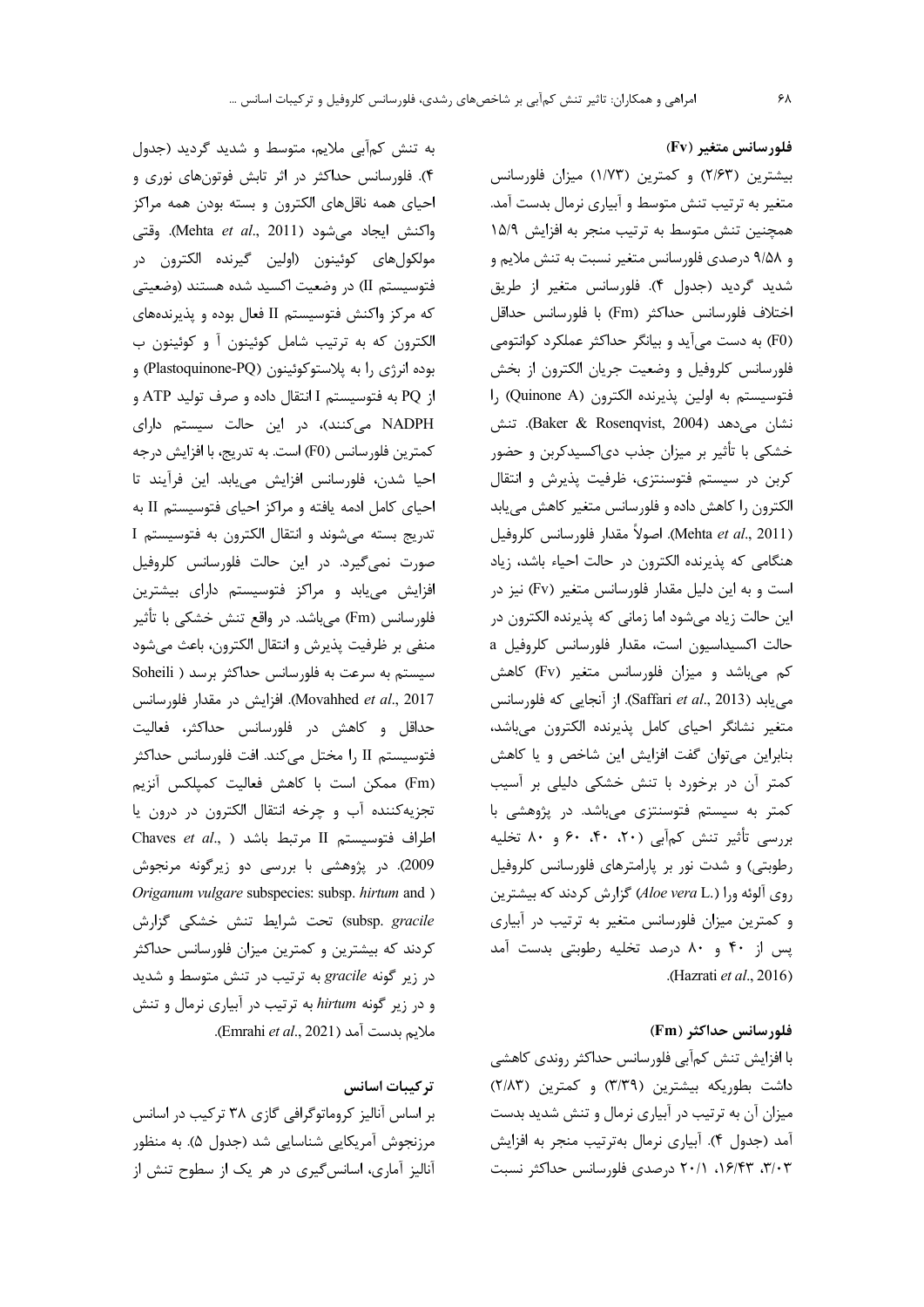۶۹

مثل فنولها، ترينوئيدها، آلكالوئيدها، گليكوزيدهاي سیانوژیک و گلوکوزینولات که به عنوان یک مکانیسم دفاعی درصد و محتویات اسانس را در گیاهان معطر تحت تأثیر قرار می دهند، مورد استفاده قرار می گیرند (Morshedloo et al., 2017b). چنین بنظر می رسد دلیل افزایش برخی ترکیبات غالب اسانس مرزنجوش در تنش- $(E)$ - $\gamma$ -terpinene Sabinene) های ملایم و متوسط caryophyllene) تخصیص بیشتر کربنهای تثبیت شده طی فرآیند فتوسنتز به تولید متابولیتهای ثانویه میباشد که طی این فرآیند میزان مقاومت گیاهان در برابر تنشهای محیطی از طریق کاهش خسارت گونههای فعال اکسیژن افزایش می یابد. از آنجایی که اسانسها ترکیباتی ترپنوئیدی بوده و واحدهای سازنده آنها (ایزوپرنوئیدها) مانند ایزوپنتنیل پیروفسفات و دی متیل آلیل پیروفسفات، نیاز به ترکیباتی از قبیل ATP و NADPH دارند. با توجه به این موضوع که حضور عناصری نظیر نیتروژن و فسفر برای تشکیل ترکیبات Ormeno & Fernandez, ) نامبرده شده ضروری میباشد 2012). با كاهش رطوبت خاك، تحرك عناصر غذايي بویژه فسفر و سایر عناصر غذایی کمتر شده و در نتیجه دسترسی گیاه به منابع غذایی کاهش خواهد یافت. زیرا عناصر غیرمتحرک از قبیل فسفر در شرایط خشکی به ذرات رس موجود در خاک چسبیده و به میزان کمتری در اختیار ریشه قرار میگیرد. بنابراین، در شرایط تنش خشکی شدید جذب عناصر غذایی کاهش پیدا میکند و به تبع آن رشد گیاه، کمیت و کیفیت اسانس تحت تاثیر قرار خواهد گرفت (Amani Machiani *et al.*, 2021). در پژوهشی با بررسی سطوح مختلف تنش کمآبی روی مریم گلی (Salvia officinalis L.)، گزارش شد که تنش کمآبی متوسط (آبیاری پس از ۶۰ درصد حداکثر تخلیه مجاز رطوبتی) منجر به افزایش درصد و عملکرد اسانس نسبت به شاهد گردید. همچنین بیشترین میزان آلفا توجن، ۱و۸ سینئول و کامفور در تنش کمآبی متوسط بدست آمد (Govahi *et al.*, 2015). در پژوهشی دیگر که روی مرزنجوش در زیر گونهی vulgare انجام شده بود p- carvacrol thymol بشخص گردید که ترکیبات cymene و terpinene جزء تركيبات غالب اسانس بودند و از این بین ۵۸/۳ درصد مربوط به thymol بود

سه تکرار صورت پذیرفت و همچنین برای شناسایی ترکیبات اسانس نیز هر سه تکرار به دستگاه GC تزریق و میانگین سه تکرار در جدول ۵ ارائه شده است. ترکیبات  $(Z)$ - $\beta$ -  $\gamma$ -terpinene germacrene D محمده شامل، D  $(E)$ -  $\theta$ - $(E)$ - $\beta$ -ocimene sabinene ocimene caryophyllene بودند. بیشترین میزان y-terpinene و E)-caryophyllene) در تنش ملایم مشاهده گردید که نسبت به تیمار شاهد به ترتیب ۳۴۴/۱ و ۱۴/۲۸ درصد افزایش یافت. همچنین بیشترین میزان Sabinene در تنش کمآبی متوسط بدست آمد که نسبت به تنش ملايم، شديد و آبياري نرمال به ترتيب ٨٧/۶، ٣۶/۶ و ۶۱/۶ درصد افزایش یافت. علاوه براین بیشترین میزان  $(E)$ -β-ocimene (Z)-β-ocimene agermacrene D شرایط بدون تنش کمآبی مشاهد گردید. میزان ترکیب germacrene D تحت شرايط تنش ملايم، متوسط و شدید به ترتیب ۱۹/۳۷، ۲۰/۶۲ و ۱۹/۹۴ درصد بود که یک روند تدریجی در افزایش و کاهش در مقادیر مشاهده Eردید. میزان ترکیبات (dinalool 3-octanol. spathulenol و shyobunol) در اسانس نمونههای مورد آزمايش تحت سطوح مختلف تنش كمآبى بدون تغيير بودند. اسانسها تركيباتي با وزن مولكولي كم، نقش مهمی در تعیین کیفیت گیاهان دارویی و معطر بر عهده دارند. نسبت یک ترکیب خاص یا گروهی از ترکیبات به گروهی دیگر بر کیفیت اسانس این گیاهان تأثیرگذار میباشد. اگرچه متابولیتهای ثانویه موجود در اسانس گیاهان دارویی توسط ژنوتیپهای گیاهی کنترل می شوند، اما بیوسنتز آنها به شدت توسط عوامل محیطی کنترل می شود. در اثر تنش کمآبی شدید بدلیل مختل شدن چرخه كالوين، فرآيند اكسايش و كاهش اكي والانت "NADP به عنوان پذيرنده الكترون در  $H^+$  زنجیره انتقال، کاهش می یابد در نتیجه مقادیر زیادی و NADPH در سلول تجمع پیدا کرده و نسبت  $\mathrm{H}^+$  و NADPH به +NADP افزايش مي يابد، با ادامه اين روند به دليل توقف چرخه كالوين مقدار NADPH بيش از حد كاهش مى يابد. در نهايت الكترون در زنجيره انتقال به اکسیژن رسیده و باعث تولید انواع گونههای فعال  $H^+$  .(Amani Machiani et al., 2021) اكسيژن مىشود و NADPH اضافی در سلول، در بیوسنتز ترکیبات ثانویه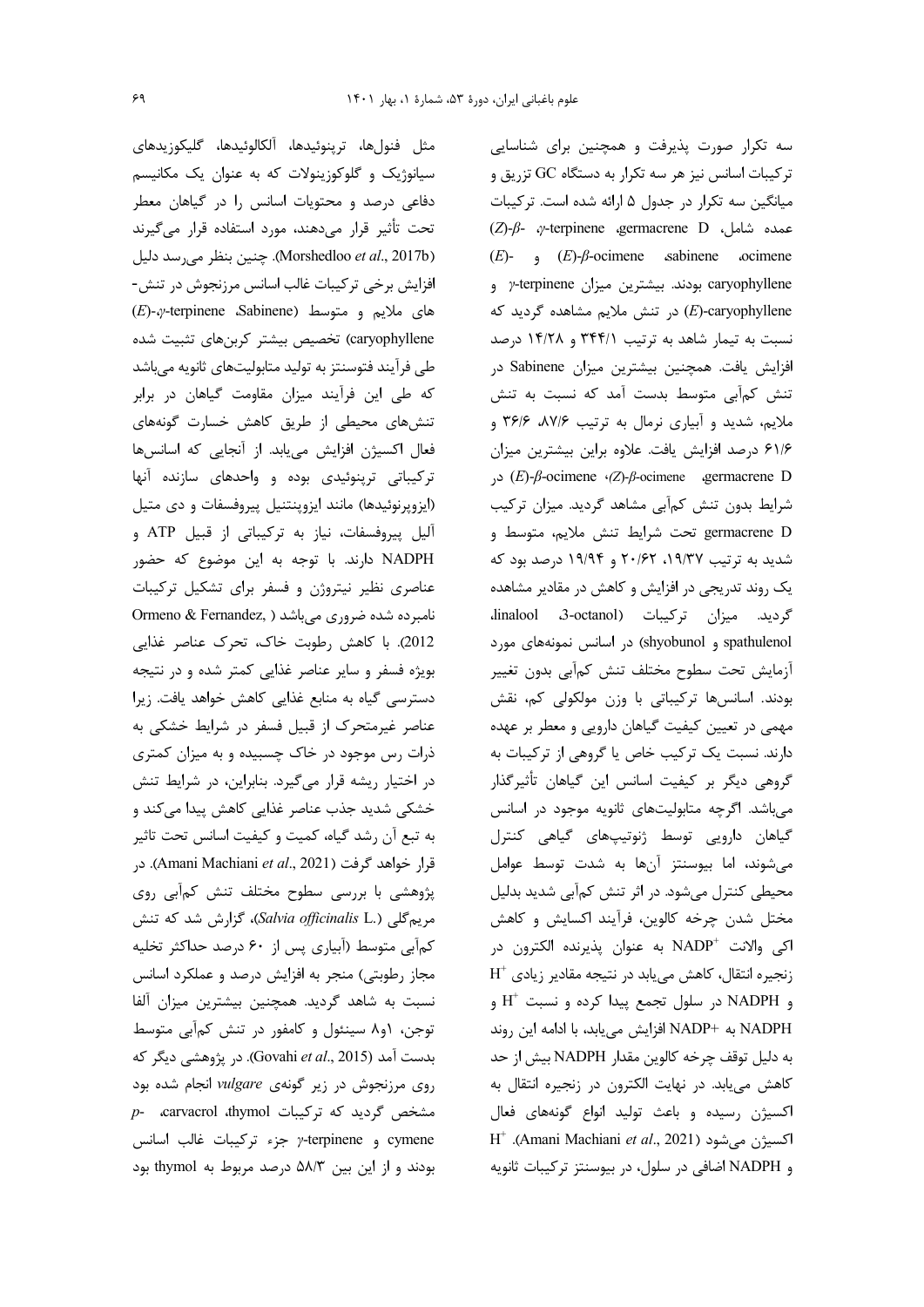هایی در ترکیبات اسانس دو زیرگونه وجود داشت

D. vulgare بطوریکه در شرایط تنش کمآبی در زیر گونه O. vulgare

F٢/۶۴ برکیب Z)-a-bisabolene) با ۴۲/۶۴

O. vulgare subsp. gracile درصد و در زير گونه

تركيب carvacrol با ۵۲/۰۷ درصد جزو تركيبات غالب

اسانس بودند که بین سطوح مختلف تنش کمآبی

متفاوت بود (Morshedloo et al., 2017b). مطالعات

متعدد روی زیرگونههای مرزنجوش نشان می دهد که

تفاوتهای مشاهده شده در کیفیت ترکیبات، به شرایط

آب و هوایی، مشخصات جغرافیایی محل جمعآوری نمونه

و به سایر فاکتورهای اکولوژیکی و ژنتیکی بستگی دارد

.(Sarikurkcu et al., 2015)

(Sarikurkcu et al., 2015). همچنین در پژوهشی دیگر روی زیر گونه vulgare گزارش شد که ترکیبات thymol cis-a-bisabolene  $\varphi$ -terpinene  $\varphi$ -cymene carvacrol و eucalyptol جزء تركيبات غالب اسانس بودند (Vazirian et al., 2014). همچنین در مطالعه دیگری Silene Silemol caryophyllene Siler Sepathulenol caryophyllene  $α$ -caryophyllene و α-terpineol «germacrene-D ترکیبات غالب اسانس در زیرگونه مورد مطالعه بودند (Şahin et al., 2004). علاوه بر این در مطالعهای که روی Origanum vulgare subsp. ) دو گونه مرزنجوش ( gracile وOriganum vulgare subsp. virens) تحت شرایط تنش کمآبی انجام شد، مشخص شد که تفاوت-

جدول ۵. تغییرات کیفی ترکیبات شیمیایی اسانس مرزنجوش تحت تأثیر سطوح مختلف تنش کمآبی.<br>oportion (%) changes of essential oil components in *O. vulgare* subsp. *vulgare* under different water

|              | Table 5. Proportion (%) changes of essential oil components in <i>O. vulgare</i> subsp. <i>vulgare</i> under different water stress levels. |        |      |                |                |       |       |
|--------------|---------------------------------------------------------------------------------------------------------------------------------------------|--------|------|----------------|----------------|-------|-------|
| No           | Components                                                                                                                                  | LIT RI | RI   | I <sub>1</sub> | I <sub>2</sub> | $I_3$ | $I_4$ |
| $\mathbf{1}$ | n-Nonane                                                                                                                                    | 900    | 899  | 0.07           | 0.09           | 0.05  | 0.39  |
| 2            | $\alpha$ -Thujene                                                                                                                           | 924    | 923  | 0.19           | 0.65           | 0.17  | 0.11  |
| 3            | $\alpha$ -Pinene                                                                                                                            | 932    | 929  | 0.31           | 0.56           | 0.41  | 0.21  |
| 4            | Camphene                                                                                                                                    | 946    | 950  | 0.01           | 0.01           | 0.01  | 0.01  |
| 5            | <b>Sabinene</b>                                                                                                                             | 969    | 966  | 11.26          | 9.70           | 18.20 | 13.32 |
| 6            | $\beta$ -Pinene                                                                                                                             | 974    | 972  | 0.05           | 0.03           | 0.07  | 0.20  |
| $\tau$       | 1-Octen-3-ol                                                                                                                                | 974    | 975  | 0.01           | 0.01           | 0.01  | 0.01  |
| 8            | 3-Octanone                                                                                                                                  | 979    | 983  | 0.55           | 0.56           | 0.25  | 0.72  |
| 9            | Myrcene                                                                                                                                     | 988    | 988  | 1.96           | 2.09           | 2.04  | 2.36  |
| 10           | 3-Octanol                                                                                                                                   | 988    | 993  | 0.01           | 0.01           | 0.01  | 0.01  |
| 11           | n-Decane                                                                                                                                    | 1000   | 998  | 0.90           | 0.66           | 1.50  | 4.43  |
| 12           | $\alpha$ -Phellandrene                                                                                                                      | 1004   | 1002 | 0.34           | 0.01           | 0.01  | 0.01  |
| 13           | $\alpha$ -Terpinene                                                                                                                         | 1014   | 1013 | 0.72           | 0.93           | 0.47  | 0.30  |
| 14           | $P$ -Cymene                                                                                                                                 | 1022   | 1022 | 0.38           | 0.97           | 0.01  | 0.33  |
| 15           | $\beta$ -Phellandrene                                                                                                                       | 1025   | 1025 | 0.46           | 0.15           | 0.01  | 0.01  |
| 16           | $(Z)$ - $\beta$ -Ocimene                                                                                                                    | 1032   | 1036 | 16.21          | 13.74          | 15.35 | 13.72 |
| 17           | $(E)$ - $\beta$ -Ocimene                                                                                                                    | 1045   | 1044 | 10.14          | 3.18           | 5.08  | 4.84  |
| 18           | $\gamma$ -Terpinene                                                                                                                         | 1054   | 1055 | 3.78           | 16.79          | 2.01  | 1.46  |
| 19           | Cis-Sabinene hydrate                                                                                                                        | 1065   | 1063 | 0.05           | 0.01           | 0.01  | 0.01  |
| 20           | Trans-Sabinene hydrate                                                                                                                      | 1098   | 1094 | 0.24           | 0.18           | 0.01  | 0.01  |
| 21           | Linalool                                                                                                                                    | 1095   | 1098 | 0.01           | 0.01           | 0.01  | 0.01  |
| 22           | Terpinen-4-ol                                                                                                                               | 1174   | 1173 | 0.29           | 0.89           | 0.44  | 1.37  |
| 23           | Carvacrol methyl ether                                                                                                                      | 1237   | 1242 | 0.05           | 0.36           | 0.07  | 0.01  |
| 24           | Thymol                                                                                                                                      | 1289   | 1291 | 0.01           | 0.01           | 0.04  | 0.01  |
| 25           | Carvacrol                                                                                                                                   | 1298   | 1304 | 0.01           | 2.61           | 1.92  | 3.13  |
| 26           | Carvacrol acetate                                                                                                                           | 1370   | 1362 | 0.51           | 0.15           | 0.61  | 0.51  |
| 27           | $(E)$ -Caryophyllene                                                                                                                        | 1417   | 1414 | 8.68           | 9.92           | 5.89  | 7.92  |
| 28           | $\gamma$ -Muurolene                                                                                                                         | 1478   | 1445 | 0.97           | 0.92           | 0.90  | 0.85  |
| 29           | $\alpha$ -Humulene                                                                                                                          | 1452   | 1475 | 0.14           | 2.19           | 4.56  | 5.83  |
| 30           | <b>Germacrene D</b>                                                                                                                         | 1482   | 1491 | 23.17          | 19.37          | 20.62 | 19.94 |
| 31           | Bicyclogermacrene                                                                                                                           | 1500   | 1491 | 4.11           | 2.20           | 5.19  | 5.18  |
| 32           | $\beta$ -Bisabolene                                                                                                                         | 1505   | 1505 | 0.28           | 0.03           | 0.07  | 0.14  |
| 33           | Spathulenol                                                                                                                                 | 1577   | 1568 | 0.01           | 0.01           | 0.01  | 0.01  |
| 34           | Caryophyllene oxide                                                                                                                         | 1582   | 1575 | 0.67           | 0.31           | 0.65  | 1.24  |
| 35           | Shyobunol                                                                                                                                   | 1688   | 607  | 0.01           | 0.01           | 0.01  | 0.01  |
|              | Total Indentified (%)                                                                                                                       |        |      | 88.6           | 86.7           | 89.3  | 86.6  |

11: شاهد (ظرفيت زراعي)، 15: تنش كمآبي ملايم (٧۵ درصد ظرفيت زراعي)، 15: تنش كمآبي متوسط (۵۵ درصد ظرفيت زراعي) و 14: تنش كمآبي شديد (٣۵ درصد ظرفيت زراعي).

شاخص بازداری خطی در ستون MS و-HP با استفاده از نرمال آلکانهای C8-C40 محاسبه شد.

I<sub>1</sub>: Control (Field moisture capacity), I<sub>2</sub>: Mild water stress (75% Field moisture capacity), I<sub>3</sub>: Moderate water stress (55% Field moisture capacity), I<sub>4</sub>: Severe water stress (35% Field moisture capacity).<br>
RI: retention indices as determined on a HP-5 MS capillary column using a homologous series of n-alkanes (C8–C40)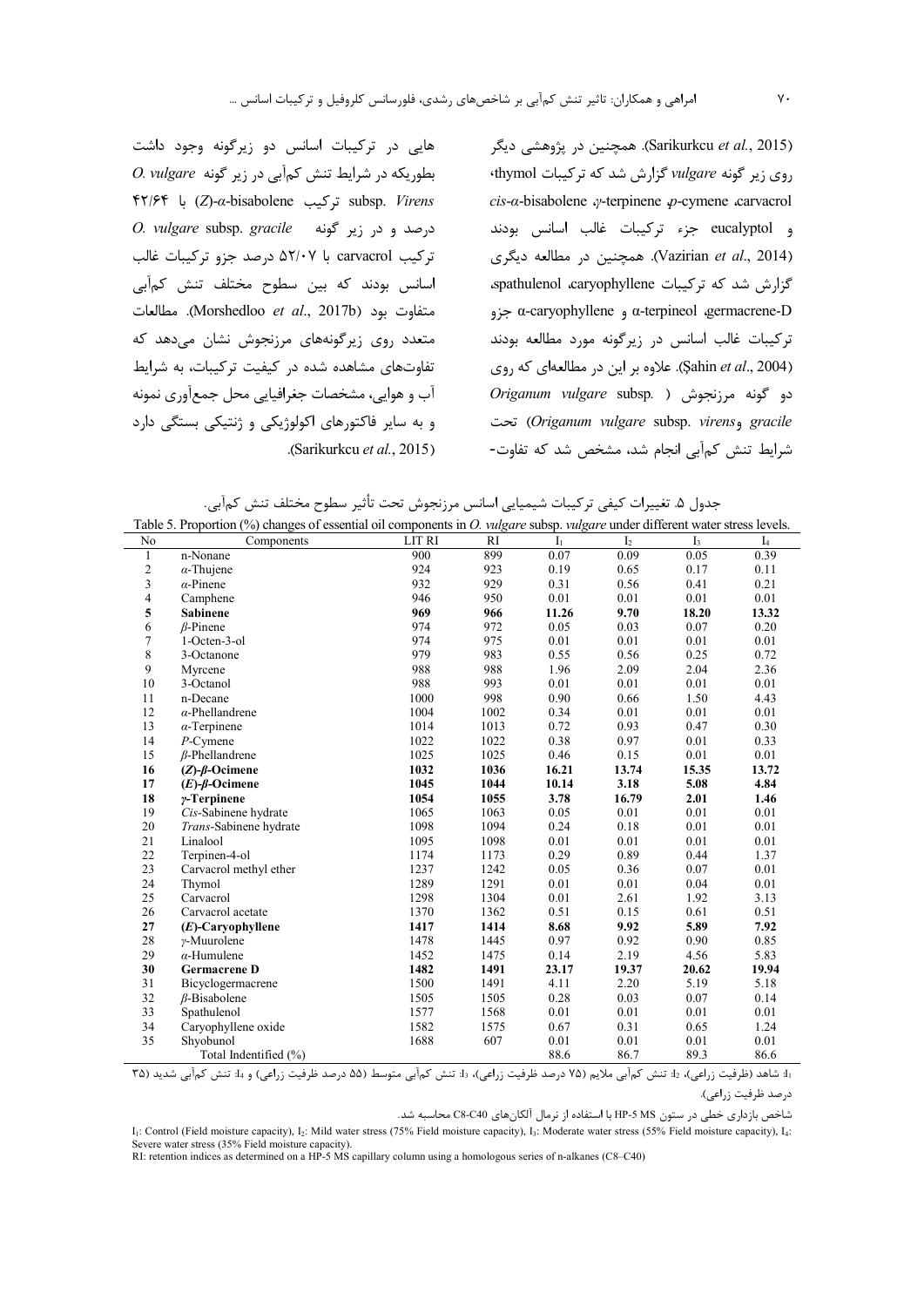و گل آذین به ساقه در گیاه مرزنجوش کاهش یافت. همچنین میزان اسانس تا تنش ملایم افزایش و پس از آن با افزایش شرایط تنش کمآبی میزان اسانس نیز كاهش يافت. علاوه بر اين، پارامترهاي فلورسانس كلروفيل بهطور قابل توجهي تحت تأثير تنش كمآبى قرار گرفتند که بیانگر حساسیت این زیرگونه به تنش کمآبی شدید میباشد و توصیه کشت این زیرگونه در مناطقی با آبیاری متوسط، مناسب می باشد. نتایج آنالیز ترکیبات اسانس نشان داد که ترکیبات  $\gamma$ - Sabinene (Z)- $\beta$ -ocimene germacrene D  $(E)$ از عمدهترین ترکیبات (E)- $\beta$ -ocimene و terpinene تشكيل دهنده اسانس اين زيرگونه بودند. نتايج اين مطالعه نشان داد که هر چه تنش کمآبی افزایش یافت ماده خشک گیاهی کاهش پیدا کرد، ولی با افزایش  $\gamma$ -terpinene میزان برخی از ترکیبات اسانس از جمله sabinene و sabinene همراه بود. بنابراین می توان از تنش کمآبی برای افزایش این گونه از تر کیبات اسانس استفاده کرد. همچنین مطالعات نشان دادهاند که ترکیبات غالب اسانس مرزنجوش بسته به زیرگونه و نوع کموتایپ بسیار متغير است (Morshedloo et al., 2018b). در مطالعه y-terpinene  $\alpha$  carvacrol (2015) Fouad et al. بەعنوان تركيبات اصلى اسانس مرزنجوش شناسايى شدند. کیفیت اسانس عمدتاً با مقدار اسانس و ترکیب اسانس تعیین می شود. هر دو پارامتر بسته به ژنوتیپها، شرایط آب و هوایی و میزان تأمین مواد مغذی در طول كشت ممكن است بهطور قابل توجهي متغير باشند (Novak et al., 2003). تنش خشكى باعث افزايش درصد اسانس بیشتر گیاهان دارویی و معطر میشود زیرا در صورت تنش، بیشتر متابولیتها در گیاهان تولید می شوند و این مواد از اکسیداسیون داخل سلولها جلوگیری می کنند (Farahani et al., 2009).

نتیجەگیرى كلى در این مطالعه مشخص گردید که تحت تنش کمآبی شديد وزن خشک، شاخص کلروفيل و نسبت وزن برگ

#### **REFERENCES**

- 1. Abbaszadeh, B., Sharifi Ashoorabadi, E., & Frajolahi, M. (2007). Effect of drought stress on physiological traits of Melissa oggicinalis. In: 2nd National Congress of Ecological Agriculture, 6-7 Oct., Gorgan University, Gorgan, Iran, pp. 911-926. (In Farsi).
- 2. Adams, R. P. (2007). Identification of essential oil components by gas chromatography/ quadrupole mass spectrometry. Allured Publishing Corporation, Carol Stream, IL.
- 3. Ahmadi, H., Babalar, M., Askari Sarcheshmeh, M. A., Morshedloo, M. R., & Shokrpour, M. (2020). Effects of exogenous application of citrulline on prolonged water stress damages in hyssop (Hyssopus officinalis L.): Antioxidant activity, biochemical indices, and essential oils profile. Food Chemistry, 332(2), 1-25.
- 4. Ahmadi, H., Babalar, M., Askari Sarcheshmeh, M. A., Morshedloo. (2021). The effect of water deficiency stress and citrulline on essential oil content, photosynthetic pigments and chlorophyll fluorescence of hyssop (Hyssopus officinalis L.) in different harvests. Iranian Journal of Horticultural Science, 52 (3), 593-604. (in Farsi).
- 5. Amani Machiani, M., Javanmard, A., Morshedloo, M. R., Aghaee, A., & Maggi, F. (2021). Funneliformis mosseae inoculation under water deficit stress improves the yield and phytochemical characteristics of thyme in intercropping with soybean. Scientific Reports, 11(1), 1-13.
- 6. Andi, S., Nazeri, V. and Hadian, J. (2012). A comparison of the essential oil chemical composition of Origanum vulgare L. ssp. vulgare collected in its flowering and seed stages from southern region of Chalus. Iranian Journal of Horticultural Science, 43(2), 153-159. (in Farsi).
- 7. Anjum, S. A., Xie, X. Y., Wang, L. C., Saleem, M. F., Man, C., & Lei, W. (2011). Morphological, physiological and biochemical responses of plants to drought stress. African Journal of Agricultural Research, 6(9), 2026-2032.
- 8. Azhar, N., Hussain, B., Ashraf, M. Y., & Abbasi, K. Y. (2011). Water stress mediated changes in growth, physiology and secondary metabolites of desi ajwain (Trachyspermum ammi L.). Pakistan Journal of Botany, 43(1), 15-19.
- 9. Azizi, A., Yan, F., & Honermeier, B. (2009). Herbage yield, essential oil content and composition of three oregano (Origanum vulgare L.) populations as affected by soil moisture regimes and nitrogen supply. Industrial Crops and Products, 29(2-3), 554-561.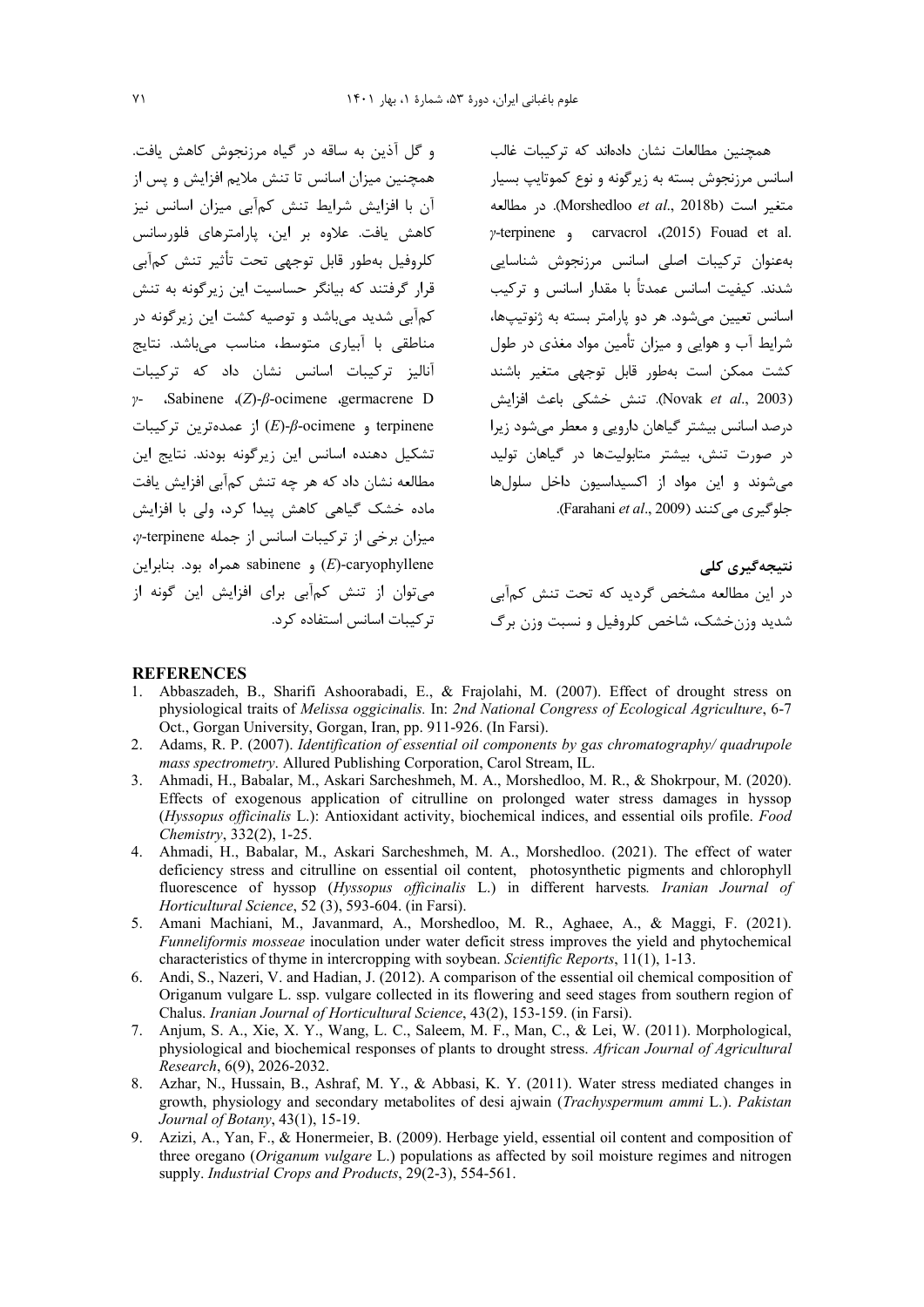- 10. Babaee, K., Dehaghi, M. A., Sanavi, S. M., & Jabbari, R. (2010). Water deficit effect on morphology, prolin content and thymol percentage of thyme (Thymus vulgaris L.). Iranian Journal of Medicinal and Aromatic Plants, 26(2), 239-251. (In Farsi).
- 11. Baker, N. R., & Rosenqvist, E. (2004). Applications of chlorophyll fluorescence can improve crop production strategies: an examination of future possibilities. Journal of Experimental Botany, 55(403), 1607-1621.
- 12. Bettaieb, I., Zakhama, N., Wannes, W. A., Kchouk, M. E., & Marzouk, B. (2009). Water deficit effects on Salvia officinalis fatty acids and essential oils composition. Scientia Horticulturae, 120(2), 271-275.
- 13. Biglari, T., Maleksaeidi, H., Eskandari, F., & Jalali, M. (2019). Livestock insurance as a mechanism for household resilience of livestock herders to climate change: Evidence from iran. Land Use Policy, 87, 1-9.
- 14. Bahreininejad, B., Razmjou, J., & Mirza, M. (2013). Influence of water stress on morphophysiological and phytochemical traits in Thymus daenensis. International Journal of Plant Production, 7(1), 151-166.
- 15. Cai, L., & Feng, Y. (2020). Effects of exogenous ABA on the physiological characteristics and chlorophyll fluorescence of Gynura cusimbua seedlings under drought stress. In: International Conference on Green Development and Environmental Science and Technology, 18-20 Sep., Changsha, China, pp. 1-6.
- 16. Chaves, M. M., Flexas, J., & Pinheiro, C. (2009). Photosynthesis under drought and salt stress: regulation mechanisms from whole plant to cell. Annals of Botany, 103(4), 551-560.
- 17. Delfine, S., Loreto, F., Pinelli, P., Tognetti, R., & Alvino, A. (2005). Isoprenoids content and photosynthetic limitations in rosemary and spearmint plants under water stress. Agriculture, Ecosystems & Environment, 106(2-3), 243-252.
- 18. Emrahi, R., Morshedloo, M. R., Ahmadi, H., Javanmard, A., & Maggi, F. (2021). Intraspecific divergence in phytochemical characteristics and drought tolerance of two carvacrol-rich Origanum vulgare subspecies: subsp. hirtum and subsp. gracile. Industrial Crops and Products, 168, 1-11.
- 19. Farahani, H. A., Valadabadi, S. A., & Khalvati, M. A. (2009). Evaluation changing of essential oil of balm (Melissa officinalis L.) under water deficit stress conditions. Journal of Medicinal Plants Research, 3(5), 329-333.
- 20. Fouad, R., Bousta, D., Lalami, A. E. O., Chahdi, F. O., Amri, I., Jamoussi, B., & Greche, H. (2015). Chemical composition and herbicidal effects of essential oils of Cymbopogon citratus (DC) Stapf, eucalyptus cladocalyx, Origanum vulgare L and Artemisia absinthium L. cultivated in morocco. Journal of Essential Oil Bearing Plants, 18(1), 112-123.
- 21. Govahi, M., Ghalavand, A., Nadjafi, F., & Sorooshzadeh, A. (2015). Comparing different soil fertility systems in sage (Salvia officinalis) under water deficiency. Industrial Crops and Products, 74, 20-27.
- 22. Hazrati, S., Tahmasebi-Sarvestani, Z., Modarres-Sanavy, S. A. M., Mokhtassi-Bidgoli, A., & Nicola, S. (2016). Effects of water stress and light intensity on chlorophyll fluorescence parameters and pigments of *Aloe vera L. Plant Physiology and Biochemistry*, 106, 141-148.
- 23. Jiang, T., Liu, J., Gao, Y., Sun, Z., Chen, S., Yao, N., Ma, H., Feng, H., Yu, Q., & He, J. (2020). Simulation of plant height of winter wheat under soil water stress using modified growth functions. Agricultural Water Management, 232, 1-12.
- 24. Kabiri, R., Nasibi, F., & Farahbakhsh, H. (2014). Effect of exogenous salicylic acid on some physiological parameters and alleviation of drought stress in Nigella sativa plant under hydroponic culture. Plant Protection Science, 50(1), 43-51.
- 25. Kalaji, H. M., Jajoo, A., Oukarroum, A., Brestic, M., Zivcak, M., Samborska, I. A., & Ladle, R. J. (2016). Chlorophyll a fluorescence as a tool to monitor physiological status of plants under abiotic stress conditions. Acta Physiologiae Plantarum, 38(4), 1-11.
- 26. Kamanga, R.M., Mbega, E., & Ndakidemi, P. (2018). Drought tolerance mechanisms in plants: physiological responses associated with water deficit stress in Solanum lycopersicum. Advances in Crop Science and Technology, 6(3), 1-8.
- 27. Karimi, H., Zeidali, A., & Omidipour, R. (2017). Evaluation the effect of standard precipitation index on the rainfed wheat yield in ilam province. Watershed Engineering and Management, 9(4), 493-499. (In Farsi).
- 28. Khalid, K. A. (2006). Influence of water stress on growth, essential oil, and chemical composition of herba (Ocimum sp.). International Agrophysics, 20(4), 289-296.
- 29. Klughammer, C., & Schreiber, U. (2008). Complementary PS II quantum yields calculated from simple fluorescence parameters measured by PAM fluorometry and the saturation pulse method. PAM Application Notes, 1(2), 201-247.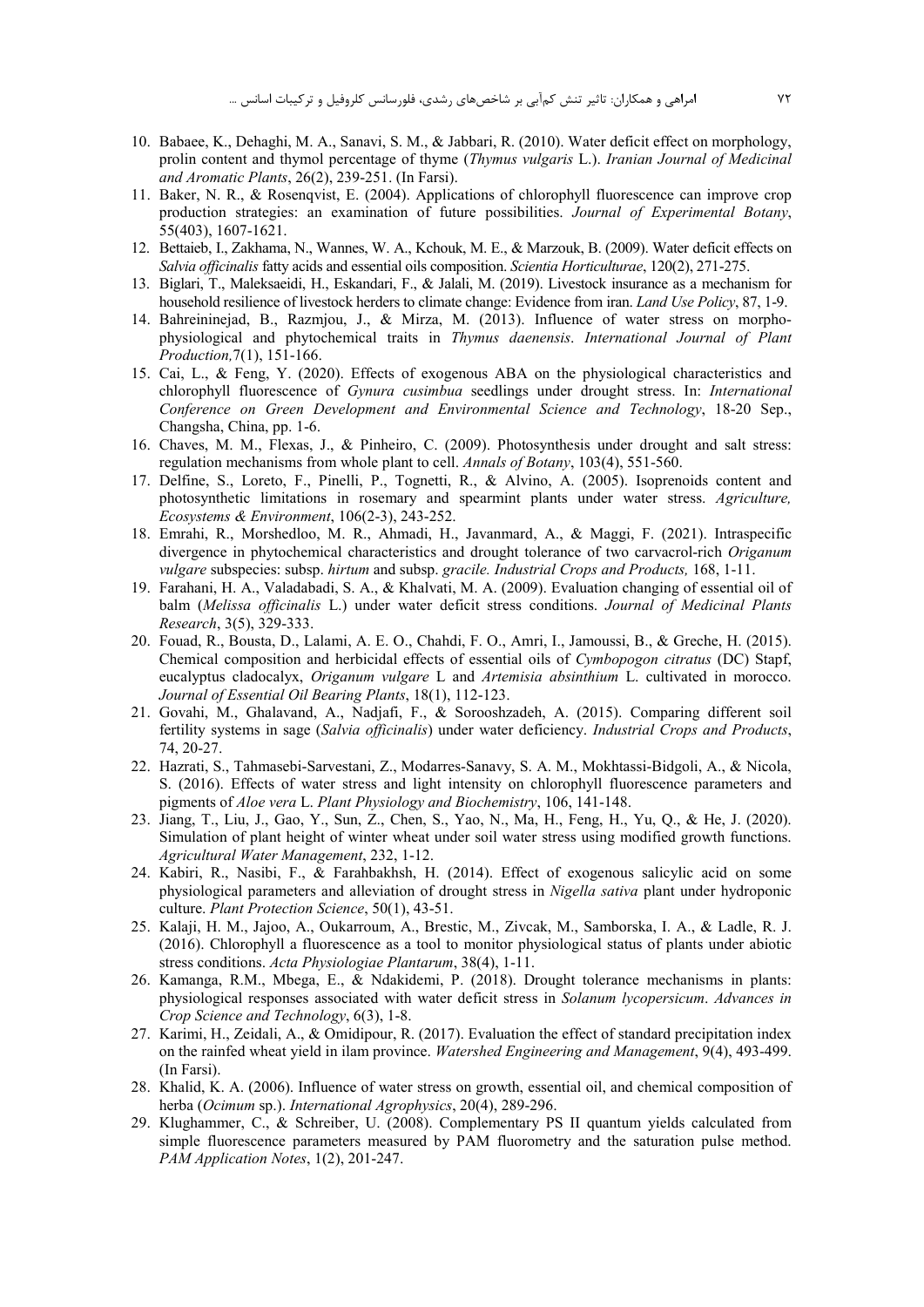- 30. Liu, H., Wang, X., Wang, D., Zou, Z., & Liang, Z. (2011). Effect of drought stress on growth and accumulation of active constituents in *Salvia miltiorrhiza* Bunge. *Industrial Crops and Products*, 33(1), 84-88.
- 31. Madhava, K.V., Raghavendra, A. S., & Reddy, K. J. (Eds.). (2006). *Physiology and molecular biology of stress tolerance in plants.* Springer Science & Business MediaIndia.
- 32. Mehta, P., Kraslavsky, V., Bharti, S., Allakhverdiev, S. I., & Jajoo, A. (2011). Analysis of salt stress induced changes in photosystem II heterogeneity by prompt fluorescence and delayed fluorescence in wheat (*Triticum aestivum*) leaves. *Journal of Photochemistry and Photobiology*, 104(1-2), 308-313.
- 33. Misra, A., & Srivastava, N. K. (2000). Influence of water stress on japanese mint. *Journal of Herbs, Spices & Medicinal Plants*, 7(1), 51-58.
- 34. Momenpour, A., Imani, A., Bakhshi, D., & Rezaei, H. (2015). Evaluation of salinity tolerance in some almond genotypes grafted on GF677 rootstock base on morphological characteristic and chlorophyll fluorescence. *Journal of Plant Process and Function*, 3 (10), 9-28.
- 35. Mohammadi, H., Amirikia, F., Ghorbanpour, M., Fatehi, F., & Hashempour, H. (2019). Salicylic acid induced changes in physiological traits and essential oil constituents in different ecotypes of *Thymus kotschyanus* and *Thymus vulgaris* under well-watered and water stress conditions. *Industrial Crops and Products*, 129, 561-574.
- 36. Morshedloo, M. R., (2016). *Evaluation of physiological, phytochemical and gene expression pathway of iranian oreganos (Origanum vulgare L.) under water deficit conditions*. Ph.D. Thesis. Faculty of Agriculture, University of Tehran, Iran.(In Farsi).
- 37. Morshedloo, M. R., Salami, S. A., Nazeri, V., & Craker, L. E. (2017a). Prolonged water stress on growth and constituency of Iranian oregano (*Origanum vulgare* L.). *Journal of Medicinally Active Plants*, 5(2), 7-19.
- 38. Morshedloo, M. R., Craker, L. E., Salami, A., Nazeri, V., Sang, H., & Maggi, F. (2017b). Effect of prolonged water stress on essential oil content, compositions and gene expression patterns of monoand sesquiterpene synthesis in two oregano (*Origanum vulgare* L.) subspecies. *Plant Physiology and Biochemistry*, 111, 119-128.
- 39. Morshedloo, M. R., Maggi, F., Neko, H. T., & Aghdam, M. S. (2018a). Sumac (*Rhus coriaria* L.) fruit: Essential oil variability in iranian populations. *Industrial Crops and Products*, 11(1), 1-7.
- 40. Morshedloo, M. R., Salami, S. A., Nazeri, V., Maggi, F., & Craker, L. (2018b). Essential oil profile of oregano (*Origanum vulgare* L.) populations grown under similar soil and climate conditions. *Industrial Crops and Products,* 119, 183-190.
- 41. Morshedloo, M. R., Pirali Hamedani, M., & Yazdani, D. (2018c). An over review to *Origanum vulgare* L. and its pharmacological properties. *Journal of Medicinal Plants*, 4(68), 15-31.
- 42. Novak, J., Grausgruber, H., Pank, F., Langbehn, J., Blüthner, W. D., Vender, C., & Franz, C. (2003). Stability of hybrid combinations of marjoram (*Origanum majorana* L.). *Flavour and Fragrance Journal*, 18(5), 401-406.
- 43. Omidbaigi, R. (2005). *Production and processing of medicinal plants*: *Volume 2* (1th ed.). Razavi Ghods Astan Publication.(In Farsi).
- 44. Ormeno, E., & Fernandez, C. (2012). Effect of soil nutrient on production and diversity of volatile terpenoids from plants. *Current Bioactive Compounds,* 8(1), 71-79.
- 45. Ouni, Y., Mateos-Naranjo, E., Abdelly, C., & Lakhdar, A. (2016). Interactive effect of salinity and zinc stress on growth and photosynthetic responses of the perennial grass, *Polypogon monspeliensis*. *Ecological Engineering*, 95, 171-179.
- 46. Pirzad, A., Shakiba, M. R., Zehtab-Salmasi, S., Mohammadi, S. A., Darvishzadeh, R., & Samadi, A. (2011). Effect of water stress on leaf relative water content, chlorophyll, proline and soluble carbohydrates in *Matricaria chamomilla* L. *Journal of Medicinal Plants Research*, 5(12), 2483-2488.
- 47. Pollastrini, M., Holland, V., Brüggemann, W., Bruelheide, H., Dănilă, I., Jaroszewicz, B., & Bussotti, F. (2016). Taxonomic and ecological relevance of the chlorophyll a fluorescence signature of tree species in mixed european forests. *New Phytologist*, 212(1), 51-65.
- 48. Prathyusha, I. V. S. N., & Chaitanya, K. V. (2019). Effect of water stress on the physiological and biochemical responses of two different coleus (*Plectranthus*) species. *Biologia Futura*, 70, 312-322.
- 49. Rahimi, Y., Taleei, A., & Ranjbar, M. (2018). Long-term water deficit modulates antioxidant capacity of peppermint (*Mentha piperita* L.). *Scientia Horticulturae*, 237, 36-43.
- 50. Rahimi, A., Madah Hosseini, S., Pooryoosef, M., & Fateh, I. (2010). Variation of leaf water potential, relative water content and SPAD under gradual drought stress and stress recovery in two medicinal species of *Plantago ovata* and *Plantago psyllium. Plant Ecophysiology*, 2, 53-60.